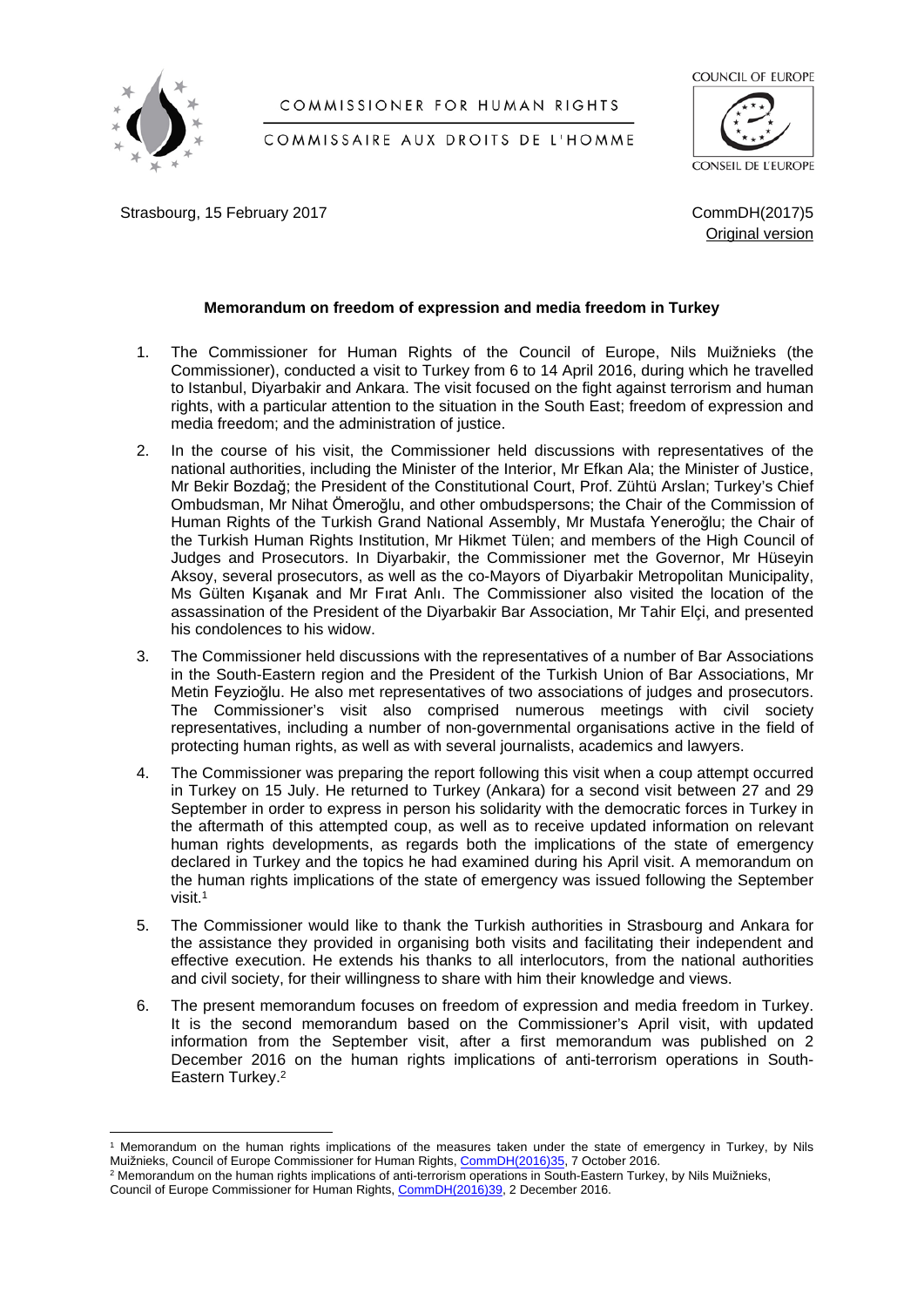## **Introduction**

- 7. Freedom of expression and media freedom have been a major priority in the work of the Commissioner regarding Turkey. This needs to be seen against a pattern of persistent violations by Turkey of Article 10 of the European Convention on Human Rights (ECHR) on the right to freedom of expression, which is clearly apparent in the case-law of the European Court of Human Rights (ECtHR). According to the statistics published by the ECtHR on violations found by the Court between 1959 and 2015,<sup>3</sup> out of 619 judgments ever rendered by the Court finding a violation of Article 10, 258 concerned Turkey, thereby putting it ahead of all other member states by a very wide margin (the member state with the next highest number of violations has 34).
- 8. The Commissioner's predecessor published a report on this subject in 2011,<sup>4</sup> which outlined major issues causing some of these violations. Two important aspects in that respect were certain provisions of the Turkish legislation, in particular of the Turkish Criminal Code and the Anti-Terrorism Act, and their interpretation and application by Turkish prosecutors and judges, which ran counter to the ECHR. The Commissioner and his predecessor had observed in previous reports that prosecutors and courts in Turkey often perceive dissent and criticism as a threat to the integrity of the state, and see their primary role as protecting the interests of the state, as opposed to upholding the human rights of individuals. Particular concerns relating to freedom of expression have been the use of the concept of "incitement to violence", which was systematically interpreted in a non-ECHR-compliant manner.
- 9. Other issues examined and problems identified in the aforementioned report included internet censorship, actions of non-state actors (attacks against and intimidation of journalists, civil defamation cases), as well as concerns relating to media pluralism, ownership structures, editorial independence and social rights of media professionals.
- 10. In the period following the publication of the 2011 report, there was tangible progress regarding freedom of expression in Turkey. There were legislative changes partly addressing some of the concerns of the Commissioner's Office and explicitly taking account of specific recommendations, and a human rights action plan aimed at eliminating violations of the ECHR, including of Article 10, entered into force in March 2014, having been signed by the then Prime Minister Erdoğan and all cabinet ministers. These were accompanied by efforts within the judiciary, for example the inclusion of knowledge of the ECHR and ECtHR case-law among performance criteria for judges or training provided to members of the judiciary about Council of Europe standards concerning freedom of expression, including through extensive co-operation projects with the Organisation. A highly significant and positive development was the introduction of individual petitions to the Constitutional Court and a series of judgments of the latter which were fully in line with ECHR standards.
- 11. These measures were clearly starting to bear fruit as shown by many indicators, for example the decrease in the number of journalists in prison, or the increasing use of alternative measures to detention in trials involving freedom of expression. There were also a number of progressive judgments, both by high courts and lower courts in Turkey. The Commissioner shared his satisfaction about these improvements both publicly and with the Turkish authorities.
- 12. However, this positive trend was halted and replaced by backsliding in an increasingly turbulent and difficult context. This backsliding regarding freedom of expression again became a major issue of concern for the Commissioner prior to his visit to Turkey in April. The Commissioner intervened on numerous occasions, in particular in 2015 and 2016, on matters pertaining to freedom of expression and media freedom in Turkey through various statements, as well as through his dialogue with the Turkish authorities. The issues on which the Commissioner publicly shared his concerns include the following:
	- The worsening of the internet legislation, such as new grounds for blocking, including without prior judicial approval (September 2014);

<sup>&</sup>lt;sup>3</sup> See the [statistics](http://www.echr.coe.int/Documents/Stats_violation_1959_2015_ENG.pdf) published by the European Court of Human Rights on violation by Article and by state for the period 1959-2015.

<sup>4</sup> Report by Thomas Hammarberg, Council of Europe Commissioner for Human Rights, following his visit to Turkey from 27 to 29 April 2011, Issue reviewed: Freedom of expression and media freedom in Turkey, [CommDH\(2011\)25.](https://wcd.coe.int/ViewDoc.jsp?id=1814085)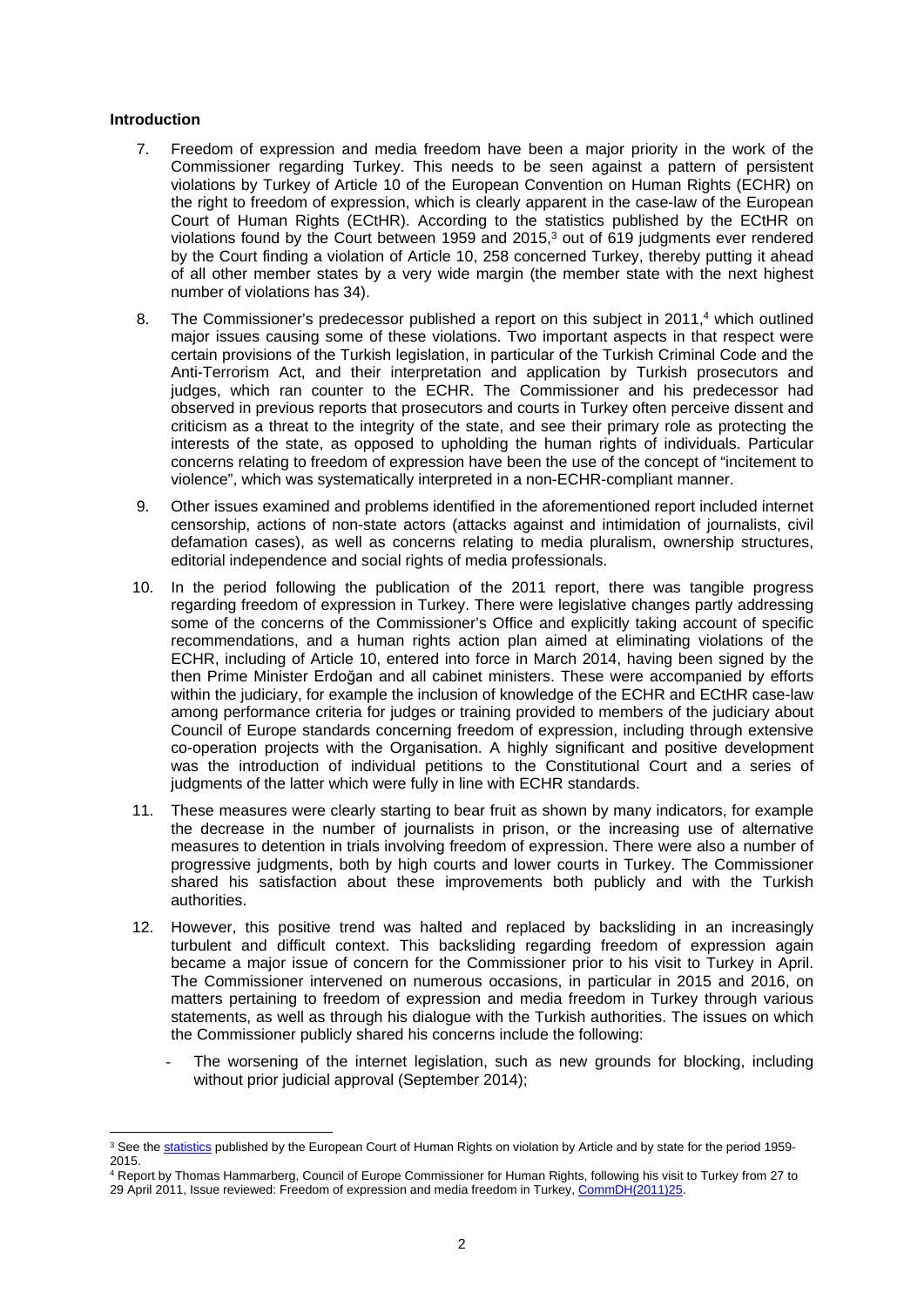- Sentencing of two cartoonists for insulting the President of the Republic and the proliferation of such criminal proceedings (March 2015);
- Several arrests of journalists, including but not only from media outlets affiliated with the Fethullah Gülen movement (December 2014, October 2015), from Nokta weekly (September 2015), and of Can Dündar and Erdem Gül (November 2015);
- Raids of the offices of Nokta weekly and VICE news, the expulsion of the foreign-national correspondents of the latter (September 2015);
- The media blackout (including social media) imposed after a terrorist attack in Ankara (October 2015);
- Physical assault of the prominent journalist Ahmet Hakan (October 2015);
- Removal of TV channels from broadcasting platforms by order of a prosecutor (October 2015);
- Takeover, by court-appointed trustees, of the media outlets of the Koza-Ipek Holding (October 2015) and the Feza media group which includes Zaman, Today's Zaman and the Cihan News Agency (April 2016);
- Detention of three academics for having signed a petition for peace in the South-East (March 2016).
- 13. The Commissioner notes that several reputable international NGOs<sup>5</sup> denounced a worsening of problems relating to freedom of expression in Turkey in recent years. The OSCE Representative on Freedom of the Media also made a series of statements over the same period, deploring severe blows to freedom of expression and media freedom in Turkey.<sup>6</sup> In June 2016, the Parliamentary Assembly of the Council of Europe expressed its deep concerns about the state of freedom of expression and media freedom in the country, echoing many of the Commissioner's own concerns.<sup>7</sup> Both the European Commission<sup>8</sup> and the UN Special Rapporteur on the right to freedom of opinion and expression<sup>9</sup> expressed similar concerns and alarm, in particular regarding measures taken under the state of emergency.
- 14. Recent case-law of the ECtHR is not an appropriate indicator of the current situation regarding freedom of expression in Turkey, given the time it takes for infringements to be challenged before domestic courts, including the Constitutional Court, before bringing a case to Strasbourg. The Commissioner nonetheless notes several recent judgments from the ECtHR pointing to the continued impact of structural problems in the approach of the Turkish authorities and courts to freedom of expression.
- 15. The Commissioner's findings during his April 2016 visit confirmed the numerous concerns regarding backsliding and a clearly negative trend affecting the enjoyment of the right to freedom of expression and media freedom in Turkey.<sup>10</sup>
- 16. Firstly, positive statutory changes introduced by the Turkish authorities, for example in the context of a reform package adopted in July 2012,<sup>11</sup> remain too limited to curb the overly restrictive effect of the Turkish statutory framework on freedom of expression. The Commissioner observes, notably, that most of the problematic provisions in the Turkish Criminal Code and the Turkish Anti-Terrorism Law examined by his predecessor in the aforementioned report remain largely intact. Many of the problematic provisions have either not been amended at all despite their incompatibility with ECHR standards, or have been superficially amended without addressing the underlying issues.
- 17. Secondly, the Commissioner observed a hardening of the Turkish authorities' stance vis-à-vis media freedom and freedom of expression. The already high level of intolerance towards legitimate criticism of elected officials and their policies had further increased and manifested itself through various means, including aggressive civil lawsuits (e.g. by the Mayor of Ankara), exclusions of critical journalists from government events, as well as numerous reported cases

<sup>5</sup> See for example, relevant reports by Human Rights Watch, Amnesty International, Freedom House and Reporters Without Borders.

<sup>&</sup>lt;sup>6</sup> See the statements on Turkey available on the [website](http://www.osce.org/fom/statements?filters=+im_taxonomy_vid_5:(313)&solrsort=ds_date%20desc&rows=10) of the OSCE Representative on Freedom of the Media.

<sup>7</sup> Resolution of the Parliamentary Assembly of the Council of Europe on the functioning of democratic institutions in Turkey, [Resolution 2121 \(2016\)](http://assembly.coe.int/nw/xml/XRef/Xref-DocDetails-EN.asp?fileid=22957&lang=EN&search=KjoqfGNhdGVnb3J5X3N0cl9lbjoiQWRvcHRlZCB0ZXh0InxzZXNzaW9ucGFydF9zdHJfZW46IjIwMTYgLSBUaGlyZCBwYXJ0LXNlc3Npb24i), 22 June 2016, paragraphs 20-29.

<sup>&</sup>lt;sup>8</sup> Commission staff working document, <u>[Turkey 2016 Report,](https://ec.europa.eu/neighbourhood-enlargement/sites/near/files/pdf/key_documents/2016/20161109_report_turkey.pdf)</u> 9 November 2016.<br><sup>9</sup> Preliminary <u>conclusions and observations</u> by the UN Special Rapporteur on the right to freedom of opinion and expression to his visit to Turkey, 14-18 November 2016.

<sup>&</sup>lt;sup>10</sup> See the Commissioner's [press release,](http://www.coe.int/en/web/commissioner/-/turkey-security-trumping-human-rights-free-expression-under-threat?inheritRedirect=true&redirect=%2Fen%2Fweb%2Fcommissioner%2Fcountry-report%2Fturkey) published on 14 April 2016.

<sup>11</sup> Law No. 6352 of 2 July 2012.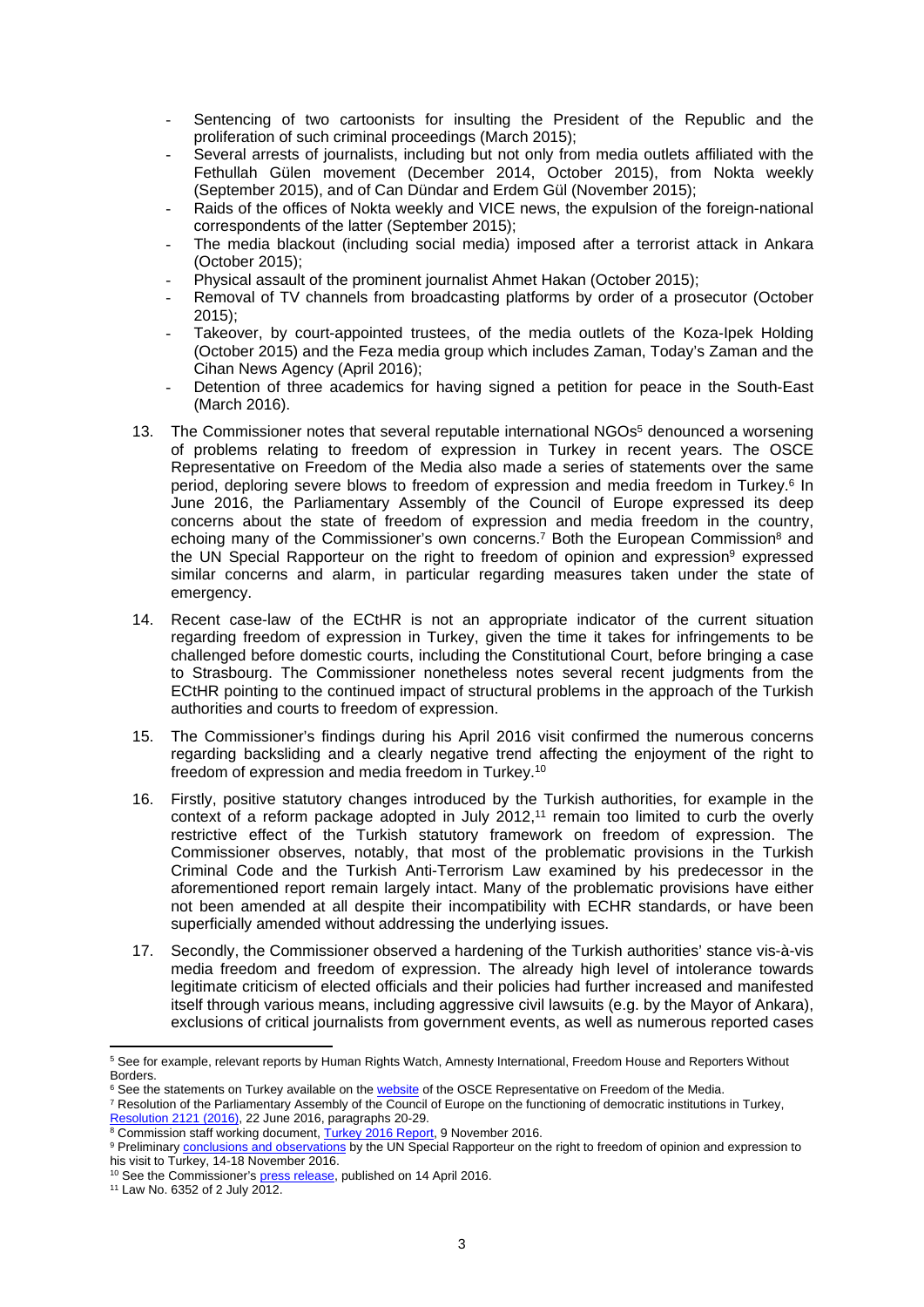of direct or indirect pressure on media companies to change their editorial policy or fire journalists. The President of the Republic, in particular, made various controversial statements stigmatising critical media and prominent national and international journalists, academics or NGOs writing about human rights violations in Turkey,<sup>12</sup> calling for their punishment, even attacking the Constitutional Court for having taken decisions upholding the ECHR.

- 18. Thirdly, and perhaps more importantly, the application by Turkish prosecutors and courts of the statutory framework has followed an increasingly negative trend, counterbalancing and reversing some positive efforts, spearheaded notably by the Turkish Constitutional Court, to achieve a more ECHR-compliant interpretation of the Turkish legislation. A clear demonstration of this negative trend was the striking increase in prosecutions on the basis of certain offences which had long been in the statutes, but had never been used so widely and systematically, such as the offense of insulting the President of the Republic or insulting religious values.
- 19. Prosecutors also continued to bring high numbers of cases for terrorism or membership of an armed organisation mainly based on the consideration of certain statements of the accused as coinciding generally with the aims of a terrorist organisation. Positive trends, for example the fall in the number of prosecutions under Article 301 of the Criminal Code on insulting the Turkish nation, were reversed. While the efforts to promote the use of alternative measures to detention had resulted in a significant decrease in detentions pending trial, this trend appears to have been overshadowed by the increasing number of prosecutions and resistance by lower courts to progressive judgments of the Constitutional Court. For most of these issues, the newly introduced criminal judges of the peace appear to have played a decisive role (see below, paragraphs 69-71).
- 20. Unfortunately, the deterioration of media freedoms and freedom of expression in Turkey, which as just described had already reached seriously alarming levels, has intensified even further under the state of emergency declared by the Turkish government following the failed coup attempt of 15 July 2016. As set out in his aforementioned memorandum,<sup>13</sup> the Commissioner does not question the Turkish authorities' right to declare a state of emergency and fight against FETÖ/PDY ("Fethullahist Terrorist Organisation"/"Parallel State Structure") or terrorism in general. However, the measures taken by the authorities confer an almost limitless discretionary power to the Turkish executive to apply seriously sweeping measures without differentiation not only to the public sector, but also to the media or NGOs, and to do so without any evidentiary requirements or judicial control and on the basis of vague criteria of "connection" to a terrorist organisation. As a result, more than 150 media outlets, including newspapers, television stations, radios and publishing houses, were closed and their assets liquidated by governmental decrees, in the absence of any judicial decision. In parallel, the number of journalists in jail which had reduced significantly in previous years, increased manifold, reportedly to 151 at the time of writing of this memorandum.<sup>14</sup>
- 21. The Commissioner thinks that, while the main concerns and findings of his predecessor in 2011 remain relevant and valid, the problems identified have become significantly more pronounced and prevalent. Moreover, they have been compounded by new and increasingly direct attacks on media freedom. As a result, the Commissioner regrets to observe that the current media landscape in Turkey is considerably less diverse, and public debate more stifled and impoverished than in 2011.
- 22. The Commissioner considers the scale and speed of the deterioration of the situation regarding media freedom and freedom of expression in Turkey to be of utmost concern. The current situation is characterised by numerous, blatant violations of principles enshrined in the ECHR, the case-law of the European Court of Human Rights, standards of the Council of Europe,<sup>15</sup> as well as other relevant international standards. These violations have created a distinct chilling effect manifesting itself not only in self-censorship in the remaining media

<sup>12</sup> See, for example, the aforementioned Memorandum on the human rights implications of anti-terrorism operations in South-Eastern Turkey, [CommDH\(2016\)39,](https://wcd.coe.int/ViewDoc.jsp?p=&Ref=CommDH(2016)39) paragraph 69.

<sup>13</sup> Memorandum on the human rights implications of the measures taken under the state of emergency in Turkey, by Nils Muižnieks, Council of Europe Commissioner for Human Rights, [CommDH\(2016\)35,](https://wcd.coe.int/ViewDoc.jsp?p=&Ref=CommDH(2016)35&Language=lanAll&direct=true) 7 October 2016.

<sup>&</sup>lt;sup>14</sup> According to the [information](http://platform24.org/guncel/1969/olaganustu-h-l-de-gazeteciler---50) compiled by the NGO Platform for Independent Journalism (P24) as of 18 January.

<sup>15</sup> Notably the Recommendations of the Committee of Ministers of the Council of Europe to member States on the protection of journalism and safety of journalists and other media actors, [Recommendation CM/Rec\(2016\)4,](https://search.coe.int/cm/Pages/result_details.aspx?ObjectId=09000016806415d9#_ftn1) adopted on 13 April 2016.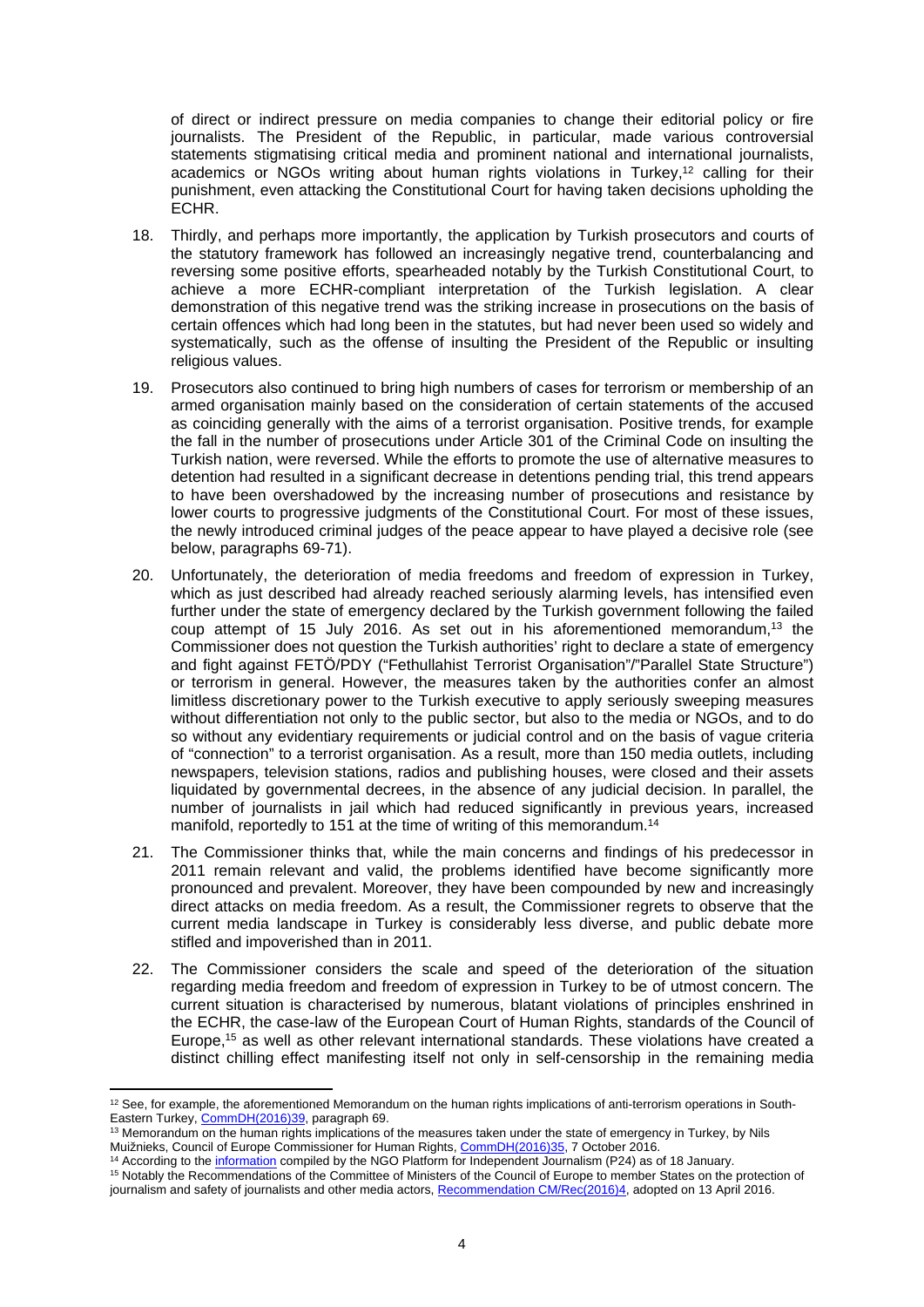which is not controlled by or sympathetic to the government and the ruling political party, but also among ordinary citizens. This has led to an extremely unfavourable environment for journalism and an increasingly impoverished and one-sided public debate.

- 23. This overwhelmingly negative assessment of the Commissioner reflects an overview of countless examples of undue restrictions of media freedom and freedom of expression which have occurred in Turkey in recent years. The scope of this memorandum does not allow the Commissioner to enumerate all the forms these restrictions have taken, let alone raise all relevant cases in a systematic manner. The issues and examples in the following parts of this memorandum should therefore be seen as illustrations of the above-mentioned problems which have led the Commissioner to this assessment, rather than an attempt to present an exhaustive overview of the situation of media freedom and freedom of expression in Turkey.
- 24. Accordingly, Part I contains an overview of major examples of the ways in which media pluralism and independence deteriorated in recent years. Part II looks at how the combination of a still very repressive statutory framework and its rigid interpretation by the Turkish judiciary, with the encouragement of public officials, effectively led to different groups and sectors being subjected to various forms of judicial harassment as regards freedom of expression. Part III deals more specifically with the safety and security of journalists, who have borne the brunt of the backsliding in the area of media freedom and freedom of expression. Part IV concerns a number of observations regarding the way in which the Turkish authorities sought to restrict the right to freedom of expression on the Internet, including the social media.

## **I. Media pluralism and independence**

- 25. The Commissioner recalls that media pluralism and diversity of media content are essential for the functioning of a democratic society and are the corollaries of the fundamental right to freedom of expression and information as guaranteed by Article 10 of the ECHR. States have a positive obligation to guarantee pluralism in the media sector, which entails ensuring that a diversity of voices, including critical ones, can be heard.<sup>16</sup>
- 26. At the time of the visit of the Commissioner's predecessor to Turkey in 2011, one of the main concerns regarding media pluralism was the fact that the Turkish media landscape was dominated by large media conglomerations with deep conflicts of interest, affecting editorial policy and leading to self-censorship. Nevertheless, the Commissioner considers that Turkey had a much more diverse and pluralistic media landscape at the time, compared to the situation today. This appears to be the result of various actions.

### *Fostering pro-government media*

27. There are notably clear indications that the Turkish authorities sought to foster a progovernment media by using state resources. Many interlocutors of the Commissioner referred to the so-called "pool media", the name given to media companies with no transparent ownership and reportedly financed by big companies linked to the government through public tenders. According to Freedom House:

"the centralization of public procurement decisions within the prime minister's office under AKP rule has led to increasing use of economic leverage to influence the content of media outlets owned by these companies. […] In one of the most flagrant examples of the use of economic leverage to shape media ownership, wiretap recordings leaked in 2013 indicated that the government dictated which holding companies would purchase the Sabah-ATV media group in exchange for a multibillion-dollar contract to build Istanbul's third airport. The Savings Deposit and Insurance Fund (TMSF) has also been used to transfer media assets to friendly entities […]."<sup>17</sup>

28. Following the November 2015 parliamentary elections, the OSCE/ODIHR Limited Election Observation Mission also concluded that "Media owners' business interests in obtaining public tenders and state advertising lead to interference into editorial autonomy and result in limited criticism of the government, in particular on television".<sup>18</sup> This is accompanied by biased coverage in public service media: according to the same Observation Mission, for example, the public broadcaster, TRT, favoured the ruling political party, AKP, in news,

<sup>16</sup> Ibid., Part II - Principles, paragraph 15.

<sup>&</sup>lt;sup>17</sup> Freedom House country report, [Turkey - Freedom of the Press 2016.](https://freedomhouse.org/report/freedom-press/2016/turkey)

<sup>18</sup> OSCE/ODIHR Limited Election Observation Mission, [Final Report](http://www.osce.org/odihr/elections/turkey/219201?download=true) on early parliamentary elections on 1 November 2015.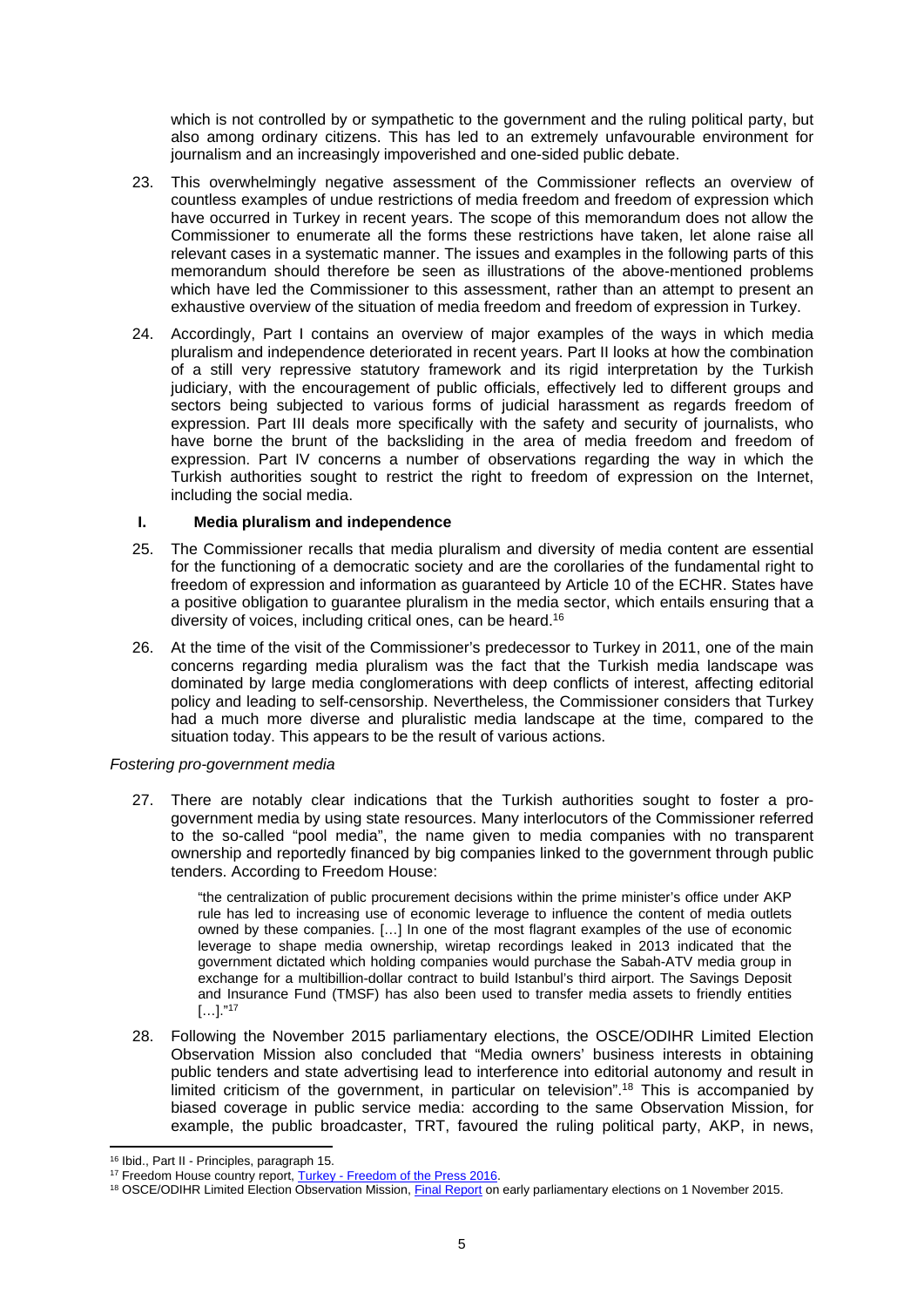current events and discussion programmes. The same criticism is often levelled at Anadolu Agency, a state-owned news agency, following a number of allegedly partisan appointments to its management and numerous dismissals after 2011. It is widely reported that only journalists from such media are invited to many official press conferences, critical journalists and media being excluded from such events. As a result, public officials now rarely, if ever, face critical press or independent journalists.

## *Pressuring and stifling critical media*

- 29. At the same time, the Turkish authorities appear to have sought to intimidate and punish negative news coverage. In his 2013 report following the Gezi events, the Commissioner had already pointed to fines imposed by the Radio and Television Supreme Council (RTÜK) on several TV channels reporting on the events, for supposedly "one-sided" coverage.<sup>19</sup> The use of such fines continued to be an important tool in stifling critical reporting, notably relating to curfews and anti-terrorism operations in South-Eastern Turkey, $2^{\circ}$  and were applied disproportionately against more critical broadcasting media. Thus, the concerns that the Commissioner's predecessor expressed on RTÜK in his aforementioned report<sup>21</sup> are still entirely valid and have become even more acute.
- 30. In his 2013 report, the Commissioner had also pointed to pressure exerted on media companies to change editorial policy or fire journalists. He was concerned that "the perception of biased coverage of the Gezi events, which had prompted the Secretary General of the Council of Europe to urge the Turkish media to provide full and accurate coverage of the protests, ha[d] been compounded by the dismissal of a number of journalists in connection with their coverage of the Gezi events". The Commissioner had mentioned a number of high-profile cases, such as the dismissal of Yavuz Baydar from the daily *Sabah*, and of Can Dündar from the daily *Milliyet*, ostensibly for their coverage of the Gezi events.<sup>22</sup>
- 31. The Commissioner was consistently informed by many of his interlocutors that this trend continued and intensified in the following period. Many journalists, who were dismissed during or after the Gezi events, detailed the ways in which they were pressured to change their reporting to make it less critical of the government or how they were told by their editors that they were being laid off owing to pressure from the government.<sup>23</sup> The Commissioner heard of many cases where pressure was exerted directly in the newsroom, or on media owners, including through criminal lawsuits, for example those against Aydın Doğan, the head of the Doğan Media Group which controls, among others, the influential newspaper *Hürriyet*. According to some journalists, this pressure was the main cause of the closure of another newspaper controlled by the same Group, the daily *Radikal*.
- 32. Another issue brought to the Commissioner's attention concerns the functioning of the Press Announcement Agency (*Basın İlan Kurumu*) which is responsible for placing official advertisements in the press. Available statistics clearly show that this agency heavily favours pro-government newspapers, regardless of circulation numbers, thereby stifling opposition media.<sup>24</sup> The Commissioner notes that a new regulation adopted in October 2016 makes this tendency very clear, by stating that an on-going prosecution against a periodical, notably for terrorism offences, even before a final judgment, will result in the automatic suspension of official advertisements to that periodical. In case the investigation concerns a journalist, placing of advertisements in the periodical where he or she works are suspended unless the journalist is fired within five working days.<sup>25</sup> Combined with the prevalence of frivolous prosecutions against journalists, the Commissioner considers this as a telling example of infringement and lack of state neutrality vis-à-vis the press and of pressure to fire critical journalists.

<sup>19</sup> Report by Nils Muižnieks, Council of Europe Commissioner for Human Rights, following his visit to Turkey from 1 to 5 July 2013, [CommDH\(2013\)24](https://wcd.coe.int/ViewDoc.jsp?p=&id=2129689&direct=true), 26 November 2013, paragraphs 119-120.

<sup>&</sup>lt;sup>20</sup> For examples, see the report of Human Rights Watch entitled "[Silencing Turkey's Media](https://www.hrw.org/sites/default/files/report_pdf/turkey1216_web.pdf)", December 2016, pages 63-66; or the Liberal Perspective Report No. 3: [Freedom of the press in Turkey](http://www.ozgurlukarastirmalari.com/pdf/rapor/OAD_9E5IWyK.pdf) by the Freedom Research Association, October 2015, pages 22-23.

<sup>21</sup> Report by Thomas Hammarberg, Council of Europe Commissioner for Human Rights, following his visit to Turkey from 27 to 29 April 2011, Issue reviewed: Freedom of expression and media freedom in Turkey, [CommDH\(2011\)25,](https://wcd.coe.int/ViewDoc.jsp?id=1814085) paragraphs 32-34. <sup>22</sup> Report by Nils Muižnieks, Council of Europe Commissioner for Human Rights, following his visit to Turkey from 1 to 5 July 2013, [CommDH\(2013\)24](https://wcd.coe.int/ViewDoc.jsp?p=&id=2129689&direct=true), 26 November 2013, paragraph 121.

<sup>23</sup> For numerous examples, Human Rights Watch, *op. cit.*, pages 48-54.

<sup>24</sup> See, for example, Freedom Research Association, *op. cit.*, page 27.

<sup>25</sup> Regulation No. 29848 of 5 October 2016, Article 110.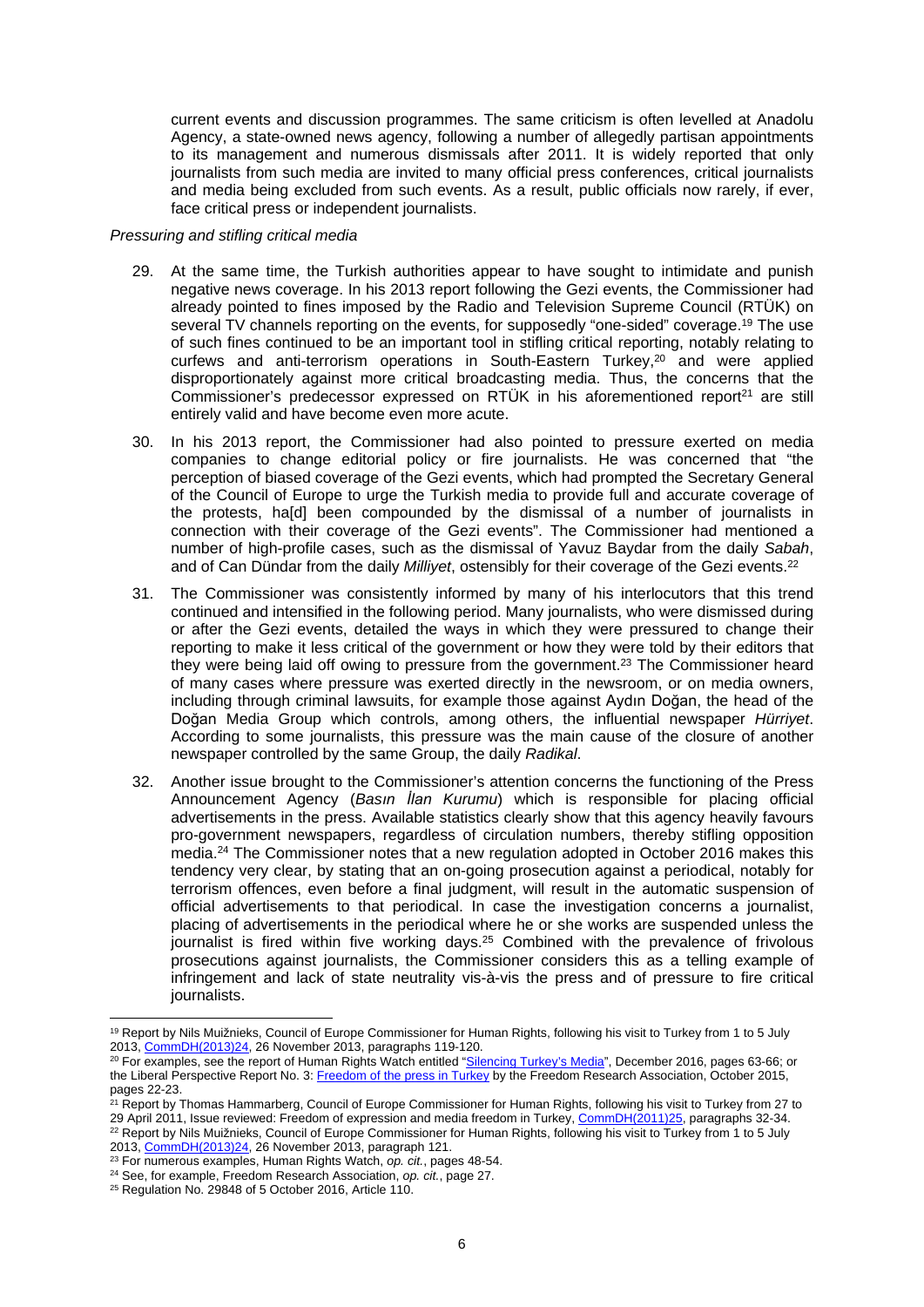### *Direct attacks on media freedom and independence*

- 33. While these tendencies, which existed previously, have become more marked in recent years, the Turkish authorities, including prosecutors and courts, have also engaged in novel and increasingly direct attacks on media freedom, in particular in 2015 and 2016 in the context of the intensification of the government's crackdown on media considered to be Gülenist. A notable example was the exclusion of a number of critical TV channels from the main digital distribution platform Digiturk, and subsequently from TURKSAT, the statecontrolled satellite signal provider. Despite the fact that RTÜK itself warned that the removal of these channels may violate impartiality requirements of platform operators, the platforms were urged to do so by prosecutors.
- 34. The Commissioner was shown one document dated 24 February 2016, signed by an Ankara prosecutor and addressed to TURKSAT, requesting the removal of İMC TV, which the prosecutor considered to be engaged in terrorist propaganda on behalf of the PKK, despite the absence of any court decision to that effect. TURKSAT subsequently removed İMC TV, possibly in violation of its contract with the latter and causing a serious loss in viewership. While the prosecutor may have seriously overstepped his competence by taking such an initiative, this action caused irrevocable effects. The Commissioner considers this to be a form of very severe and illegal interference with media freedom, yet highly symptomatic of the current climate in Turkey.

#### *Outright closure of critical media*

35. Prior to the declaration of the state of emergency in Turkey, which followed the attempted coup of July 2016, direct interference with media freedom had already reached an alarming level. The Commissioner had notably reacted on 28 October 2015 to the takeover of the Koza Ipek holding company by court-appointed trustees. He stated that the violent police raids against media companies controlled by the group were a particularly disturbing illustration of the dangerous path Turkey had undertaken in recent months as regards its stance on media freedom. He further stated that:

"regardless of the reasons motivating the decision to put the parent conglomerate under trusteeship, media must enjoy special provisions concerning freedom of expression and editorial independence. The haste, the extraordinary display of force outside the headquarters and the decision of the trustee to disrupt live broadcasting do not meet the criteria of proportionality and necessity set by international human rights law, in addition to questions raised about their legality in the Turkish legal order and their compatibility with the Turkish Constitution. These measures must be stopped immediately, but they have already sent a very chilling message to the Turkish public and journalists less than a week before general elections, and thereby done great harm."<sup>26</sup>

- 36. Subsequently, the same method was used against the Feza group. The court-appointed trustees immediately changed the editorial policies of the various periodicals and TV channels concerned, rendering them staunchly pro-government. At the same time, journalists were laid off in massive numbers and media archives were rendered inaccessible. Shortly after its takeover, the Ipek media group was declared bankrupt and all its journalists were laid off.
- 37. As the Commissioner stated in his press release after his visit to Turkey in April, "by law, these trustees are supposed to safeguard assets, but they changed editorial policy, causing the loss of readership and ruining the market value of the companies. This is an extremely worrying precedent which has already done irreparable harm to media freedom and pluralism in Turkey, even before a final court judgment".<sup>27</sup> The Commissioner was unable to obtain the reasoning used by the courts to appoint trustees to these companies, the authorities having stated that they could not share this information with the Commissioner, owing to the secrecy of the investigation and the on-going legal proceedings.
- 38. Based on the available evidence, and regardless of the media companies' links with FETÖ/PDY and the role the latter played in the coup attempt of 15 July 2016, the

<sup>&</sup>lt;sup>26</sup> Statement published on the Commissioner's Facebook page on 28 October 2015.

<sup>&</sup>lt;sup>27</sup> See the Commissioner's [press release,](http://www.coe.int/en/web/commissioner/-/turkey-security-trumping-human-rights-free-expression-under-threat?inheritRedirect=true&redirect=%2Fen%2Fweb%2Fcommissioner%2Fcountry-report%2Fturkey) published on 14 April 2016.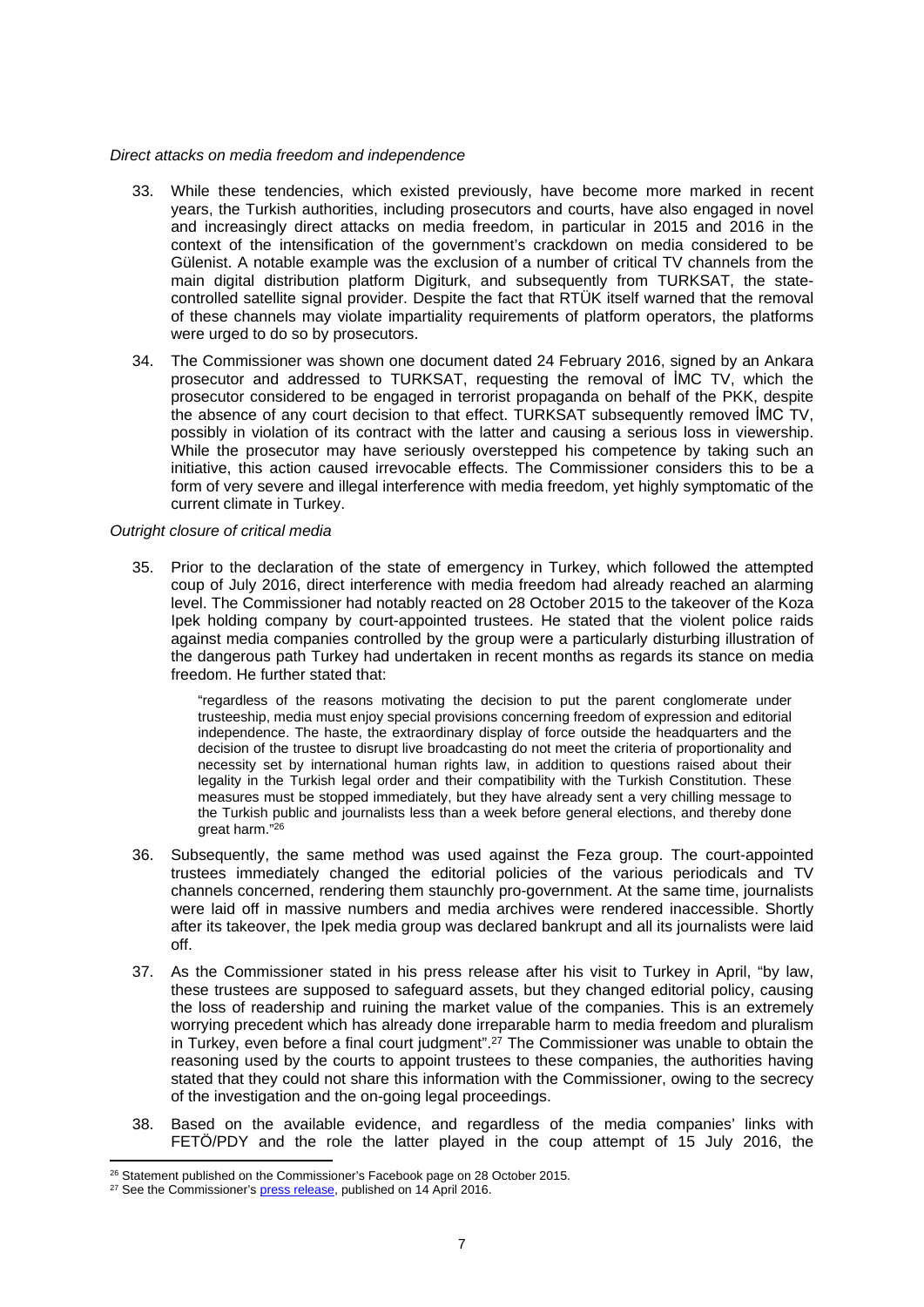Commissioner considers the takeover of these media companies to have been motivated by a desire to stifle critical news, the legal basis of the appointment of the trustees to be very questionable at best, and the whole measure to be incompatible with media freedom, as well as basic principles of rule of law.

- 39. Unfortunately, these outstandingly heavy-handed interventions were to be followed by even greater infringements on media freedom as a result of the measures taken by the authorities after the declaration of a state of emergency in July 2016. By virtue of a series of decrees and executive orders promulgated under the state of emergency, the Turkish government has simply closed a number of media companies. The Commissioner notes that these are purely executive decisions which were taken without any involvement of the judiciary and were not subject to any review by a court of law. The Commissioner welcomes the fact that, with an emergency decree adopted on 23 January 2017, the authorities reinstated remedies, including against these closures. However, while this might address the ancillary human rights violation relating to the non-existence of the right to an effective remedy, it does not change the fact that the closures in question were disproportionate to the aims pursued, incompatible with basic principles of human rights and rule of law in the first place, and produced irrevocable effects. They were taken in the total absence of disclosure to the public or the companies concerned of any evidence establishing the supposed links between these companies and terrorist organisations.
- 40. While the situation is very complex, since companies were closed through decrees and other executive orders, some of which were rescinded, according to the figures available to the Commissioner a total of 158 media companies had been closed down as of 11 January 2017. These included 45 newspapers, 60 TV and radio stations, 19 periodicals, 29 publishing houses and 5 press agencies.
- 41. The Commissioner considers that neither the attempted coup, nor other terrorist threats faced by Turkey, can justify these measures, which represent not only an unprecedented infringement of media freedom in the experience of the Commissioner, but also a clear disavowal of rule of law and due process. They are one of the most obvious examples of the excesses of the state of emergency as it is applied in Turkey and the arbitrariness it allows, in spite of the numerous human rights at stake. The Commissioner regrets to note that despite his calls to the contrary in his relevant memorandum on the state of emergency, the Turkish authorities decided to extend the state of emergency, without any modification, for a further three months on 4 January 2017.
- 42. In the Commissioner's opinion, the aforementioned measures have dealt a very severe blow to media freedom in Turkey, which was already in an extremely weakened state before emergency measures, resulting in a situation where the very essence of media freedom is negated.

## **II. Judicial harassment restricting freedom of expression**

- 43. As mentioned above, the Turkish statutory framework continues to display numerous incompatibilities with the ECHR, despite limited attempts to change Turkish legislation to stave off further applications to the ECtHR. The aforementioned report of the Commissioner's predecessor contains a long list of provisions of the Turkish Criminal Code and Anti-Terrorism Law which have directly led to violations of Article 10 ECHR.
- 44. The vast majority of these provisions are still in force in one form or another. The Commissioner notes, in particular, the opinion of the Venice Commission of March 2016 on Articles 216 (incitement to hatred, degrading a sector of the population or its religious values), 220 §6 (committing an offence on behalf of a criminal organisation without being a member) and 220 §7 (aiding and abetting a criminal organisation without being a member), 299 (insulting the President of the Republic), 301 (degrading the Turkish nation or state) and 314 (establishment, command or membership of an armed organisation) of the Turkish Criminal Code. While acknowledging efforts to limit the application of these articles through amendments or case-law of the Turkish Court of Cassation, the Venice Commission concluded that "the progress made is clearly insufficient. All articles subject to the present opinion provide for excessive sanctions and have been applied too widely, penalising conduct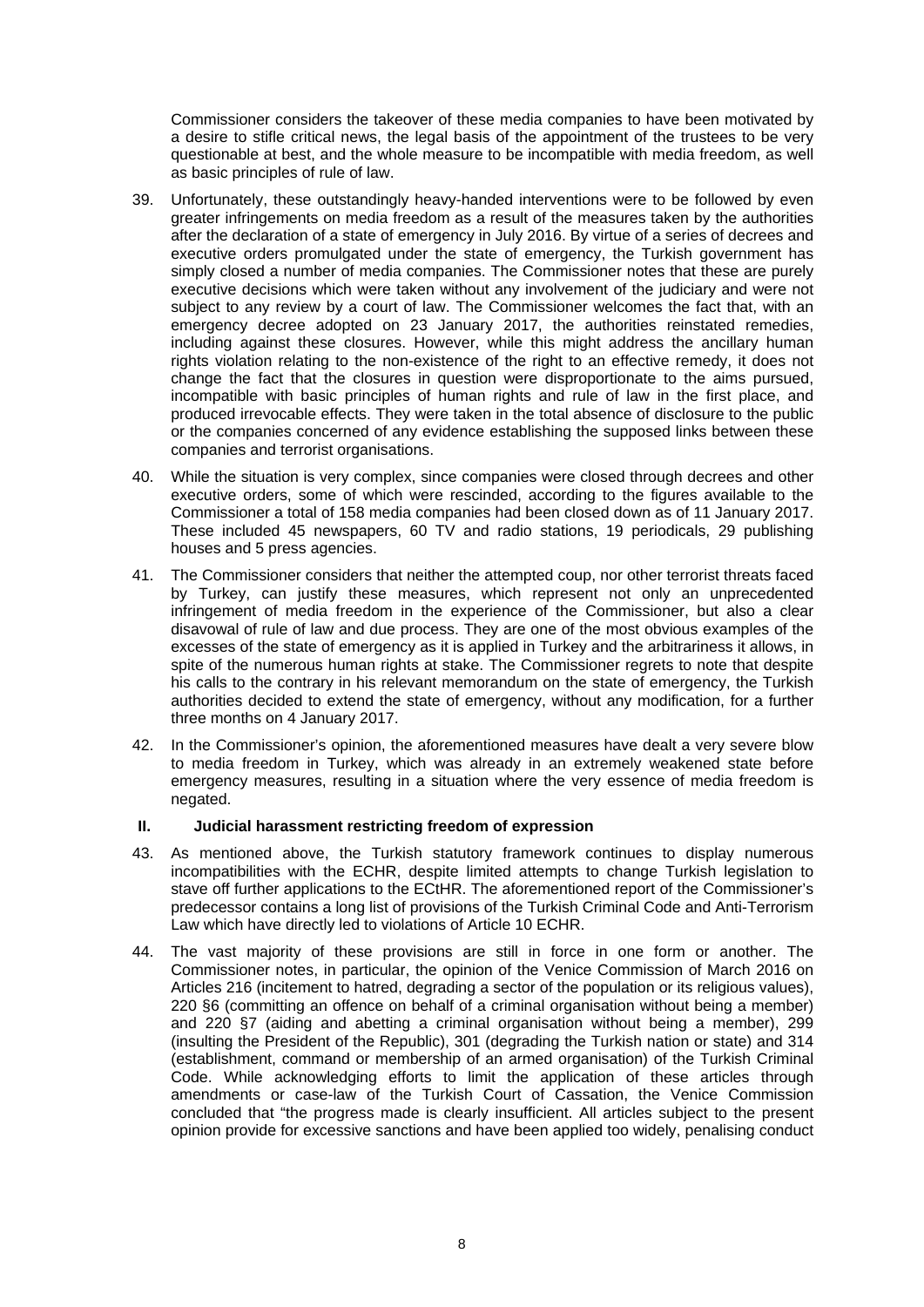protected under the ECHR, in particular its Article 10 and the related case-law as well as conduct protected under Article 19 ICCPR".<sup>28</sup>

*Backsliding in the case-law of the Turkish judiciary*

- 45. Indeed, several provisions of the Turkish Criminal Code and the Anti-Terrorism Law continue to generate the majority of the most serious violations of freedom of expression in Turkey. However, in the opinion of the Commissioner, the way these laws are interpreted and applied by Turkish prosecutors and courts is an equally, if not more, serious problem when it comes to the compatibility of the Turkish legal framework with international standards. Already in his aforementioned 2011 report, the Commissioner's predecessor had noted that violations had continued to occur despite important previous amendments to these two laws, mainly owing to the fact that the provisions in the amended texts kept the contents and general legal approach largely intact. This has been the case with the majority of amendments adopted after 2011 as well.
- 46. The Commissioner's predecessor had already stressed the crucial importance of the independence of the judiciary and of the judicial culture in his aforementioned report on freedom of expression as well as a subsequent report on the administration of justice in Turkey,<sup>29</sup> pointing to many problems including, among others: a lack of restraint by prosecutors in bringing charges in cases clearly covered by freedom of expression, the excessive use of detentions on remand and defective reasoning in courts' detention decisions which create a distinct chilling effect, as well as a failure to strike the right balance between freedom of expression and the offences relating to terrorism and criminal organisations, in particular in cases where membership of a criminal organisation is not proven and a statement is merely deemed to coincide with the aims or instructions of that organisation. When changes in legislation occurred, one could observe that prosecutions continued against similar acts and statements, sometimes by using some of the other provisions of the Criminal Code or the Anti-Terrorism Law.
- 47. Another element that reinforces the Commissioner's opinion that the judicial culture is a crucial problem in Turkey is the fact that some judgments by the Turkish Constitutional Court, as well as certain judgments by high courts and lower courts, include examples where Turkish judges were able to apply existing criminal law provisions in ways that were compatible with the ECHR and the case law of the ECtHR, notably by throwing out cases where they considered statements by defendants to be protected under the right to freedom of expression as enshrined in the Turkish Constitution, sometimes by including explicit references to the ECHR in the reasoning of their judgments.
- 48. Many factors contributed to this positive development, including, for example, the inclusion of knowledge of and references to ECtHR case-law in the performance criteria of judges by the HSYK. In any event, the Commissioner considers that this shows that the Turkish courts have a sufficient margin of appreciation which could have allowed them to alleviate the undeniably serious shortcomings in the Turkish statutory framework detailed above, thereby preventing violations of the right to freedom of expression.
- 49. This progress was however largely halted and reversed, a tendency which became increasingly obvious in 2014 and 2015. A very important development in this respect seems to have been the crackdown on what was then called the "parallel state" in the aftermath of the corruption investigations launched on 17 December 2013. While the Constitutional Court blocked many of the changes affecting the High Council of Judges and Prosecutors (HSYK) which were hastily adopted following these investigations, the HSYK, within which the government already wielded considerable power, intervened in the judiciary much more actively from then on, through a high number of forced relocations of members of the judiciary, followed by investigations, suspensions and dismissals.
- 50. While these measures were ostensibly aimed at the Gülenist network within the judiciary, the Commissioner heard from many interlocutors that they produced a general atmosphere of apprehension and fear within the judiciary, exacerbating or reviving state-centrist attitudes

<sup>29</sup> Report by Thomas Hammarberg, Council of Europe Commissioner for Human Rights, following his visit to Turkey from 10 to 14 October 2011, Issue reviewed: Administration of justice and protection of human rights in Turkey, [CommDH\(2012\)2.](https://wcd.coe.int/ViewDoc.jsp?id=1892381)

<sup>28</sup> Venice Commission [Opinion No. 831/2015](http://www.venice.coe.int/webforms/documents/?pdf=CDL-AD(2016)002-e) on Articles 216, 299, 301 and 314 of the Penal Code of Turkey, 15 March 2016, paragraph 123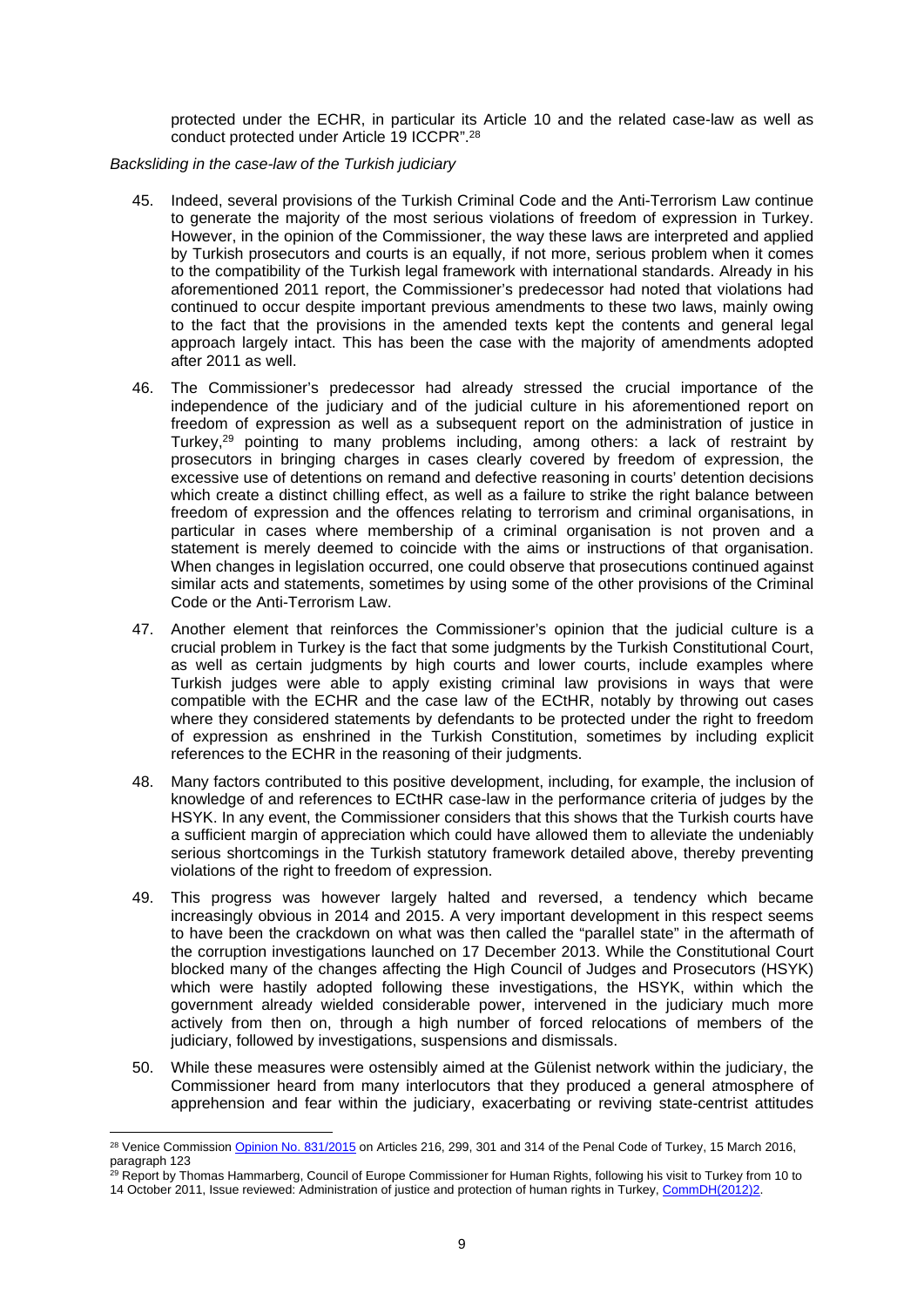and a reluctance to draw attention, for example by taking controversial decisions upholding freedom of expression. Overall, the members of the judiciary seem to have reverted to their previous state-centrist approach which, as already noted by the Commissioner in previous reports, results in prosecutors and courts perceiving dissent and criticism of the government as a threat to the integrity of the state, and seeing their primary role as protecting the interests of the state, as opposed to upholding the human rights of individuals, rule of law and democracy. This situation also seems to have reinforced the widely-held belief that the Turkish judiciary is strongly influenced by the political climate and was responsive to the increasing pressures put on its independence and impartiality in this period. The Commissioner also notes that these pressures were seriously exacerbated after the state of emergency.<sup>30</sup>

- 51. The cases of prosecutions against persons who have exercised their freedom of expression and whose statements should clearly be considered protected under Article 10 of the ECHR have not only continued but increased over recent years. This needs to be seen in context with a general increase in prosecutions and requests for detention on remand based on the relevant provisions of the Criminal Code. Official figures provided by the Turkish Ministry of Justice concerning the number of request for detentions on remand by prosecutors for Articles 216, 220 §§6 and 7, 301 and 314 show a more than three-fold increase from 1 698 requests in 2013 to 6 547 requests in 2015. The number of court decisions granting detention requests increased almost four-fold (from 1 099 to 3 732) over the same period.
- 52. A change in the attitude of the government vis-à-vis judicial proceedings involving freedom of expression also emerges from official figures and could be seen as a support to this hardening of attitude by the judiciary. Articles 299 (insulting the President) and 301 (insulting the Turkish nation or state) require an authorisation from the Ministry of Justice for prosecution; with respect to Article 301, 43 such authorisations were issued in 2013, whereas this figure was 153 for 2015, and 100 for the first four months of 2016 alone. As for Article 299, from 85 files authorised for prosecution in 2013, in 2015 the Ministry had issued 1 540 authorisations (out of 2 476 prosecution requests), more than 18 times more than in 2013. Between 1 January and 30 April 2016 alone, 915 further authorisations had been issued with respect to 2 445 prosecution requests.
- 53. The authorities justified the increase regarding Article 301 by reference to terrorist events in the South-East and big cities. As for insults against the President, the authorities argued that the increase in the prosecution requests was due to "the fact that the President is directly elected compared to previous Presidents, and that political differences in opinion increased such acts against him. A big number of files concerned swearing against him and his family, using language which can only be used by lower classes".<sup>31</sup>

### *Defamation*

- 54. Regarding Article 299, which carries a prison sentence from one to four years, the Commissioner stressed following his visit in April that the application of similar provisions was unprecedented "in any of the other 46 member states of the Council of Europe, including those where insulting the president is still considered a separate criminal offence".<sup>32</sup> The use of this provision seems to have become a tool for stifling any criticism of the President, and by extension of any policy that he supports, and used indiscriminately and at an unparalleled level against all categories of persons, notably journalists, caricaturists, academics, celebrities, students and pupils, including many minors. The impugned acts include, in many cases, statements shared through the social media, including re-posts or re-tweets. 18 persons were in prison for this offence as of June 2016.
- 55. The Commissioner is convinced that the use made of this provision is profoundly incompatible with the ECHR and amounts to judicial harassment, especially considering that the ECtHR holds that conferring a privilege or special protection to Heads of State, shielding them from criticism solely on account of their function or status cannot be reconciled with modern practice and political conceptions.<sup>33</sup> The Commissioner shares the opinion of the

<sup>30</sup> Memorandum on the human rights implications of the measures taken under the state of emergency in Turkey, by Nils Muižnieks, Council of Europe Commissioner for Human Rights, [CommDH\(2016\)35,](https://wcd.coe.int/ViewDoc.jsp?p=&Ref=CommDH(2016)35&Language=lanAll&direct=true) 7 October 2016, paragraphs 23 and 29.

<sup>&</sup>lt;sup>31</sup> Official information sent by the Ministry of Justice to the Commissioner's Office, dated 8 June 2016.

<sup>&</sup>lt;sup>32</sup> See the Commissioner's [press release,](http://www.coe.int/en/web/commissioner/-/turkey-security-trumping-human-rights-free-expression-under-threat?inheritRedirect=true&redirect=%2Fen%2Fweb%2Fcommissioner%2Fcountry-report%2Fturkey) published on 14 April 2016.

<sup>33</sup> *Artun and Güvener v. Turkey*, judgment of 26 June 2007, paragraph 31.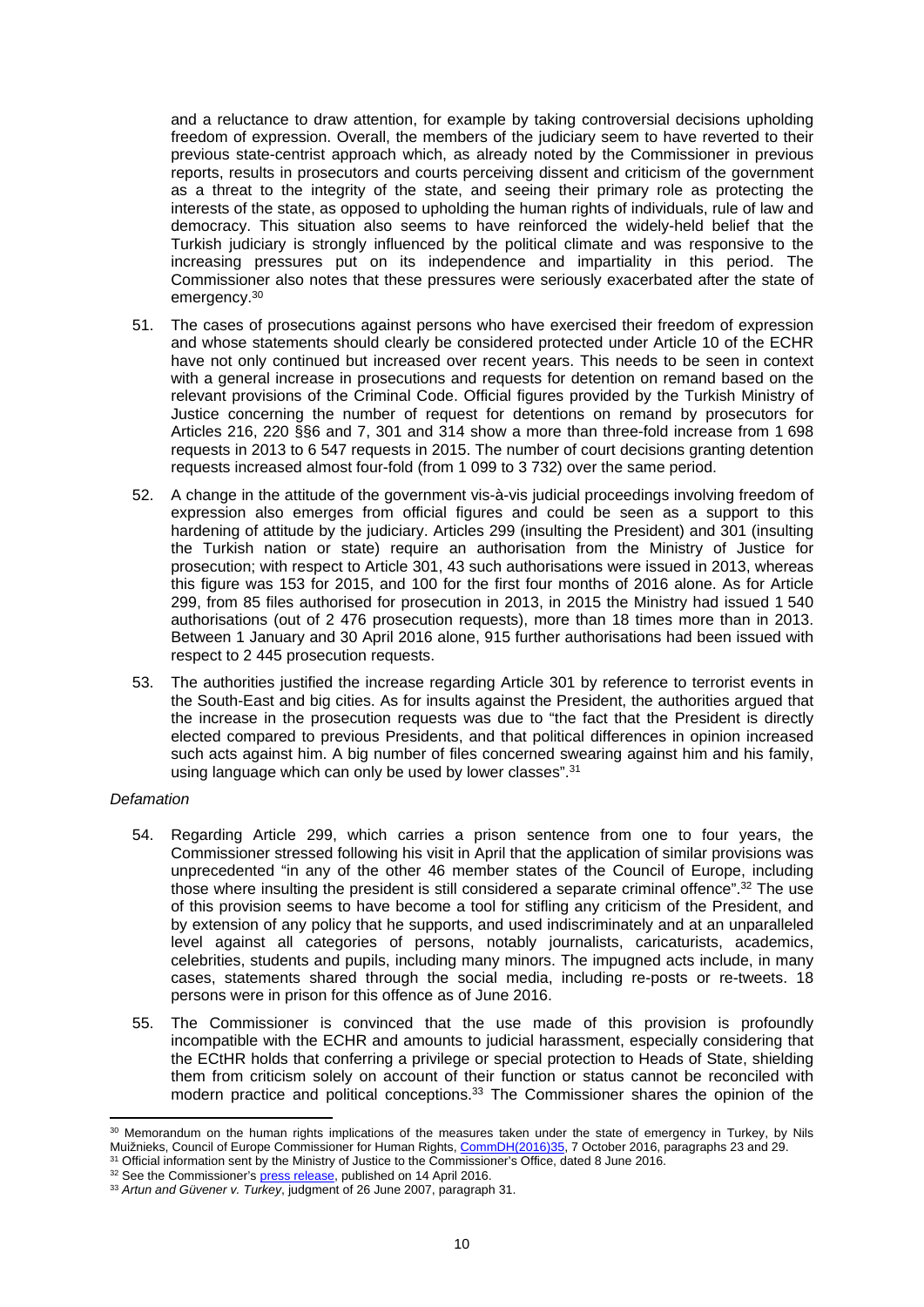Venice Commission that the only solution to these obvious violations of Article 10 is to repeal Article 299. For the Commissioner, the President's declaration following the coup attempt of 15 July that he would withdraw lawsuits concerning this Article as a one-off gesture is immaterial as regards the extreme chilling effect that this provision is continuing to produce in Turkey. The Commissioner notes with regret therefore that the Turkish Constitutional Court found in December 2016 that Article 299 of the Turkish Criminal Code was constitutional, by arguing that it does not touch the essence of the right to freedom of expression.<sup>34</sup>

- 56. The use of the offence of defamation is a wider problem in Turkey: defamation continues to be a criminal offense, carrying high fines and a prison sentence from 3 month to 2 years, aggravated when perpetrated against public officials (Article 125 of the Turkish Criminal Code). As stated previously by the Commissioner, "as long as defamation is considered a crime and journalists can be threatened with disproportionate sanctions and fines, a chilling effect risks limiting the exercise of freedom of expression. This situation does not only stifle the media, but ultimately deprives citizens of their right to information, thus affecting negatively the healthy functioning of democracy".<sup>35</sup> The criminal law provisions in Turkey send a negative signal to investigative journalists and stifles criticism and the expression of satirical views.
- 57. This is accompanied by a huge number of civil cases against persons for defamation of public officials. Thus for instance, the Mayor of Ankara boasted on Twitter having brought 3 000 defamation cases against his critics. While this might be an extreme case, many other public officials introduced defamation cases and claims for compensation, mainly against journalists and opposition politicians, including MPs, despite the fact that the use of defamation provisions in Turkey has previously been found to be in violation of the ECHR.<sup>36</sup>
- 58. While the use of Article 299 and defamation provisions in general is symptomatic of the growing intolerance of the Turkish officials and the judiciary to criticism of those holding political office, it is only part of the distinct chilling effect caused by judicial harassment which affects all sectors of Turkish society, stifles public debate, reduces the scope of democratic discussion, and thereby increases polarisation in the country.

#### *Use of judicial harassment to restrict parliamentary debate*

59. While critical journalists are the most obvious victims of this situation (see below), many other sectors and groups were also directly targeted. A particularly disturbing manifestation of this situation is the lifting of the immunities of parliamentarians. In a move that the Venice Commission described as an *ad hoc*, "one shot" and "*ad homines*" measure, as well as *a* misuse of the constitutional amendment procedure, $37$  the majority in the Turkish Parliament lifted the immunities of 139 of its members who were subject to pending prosecution requests submitted to the Parliament. One of the most worrying aspects of this measure was the fact that the majority of impugned acts concerned statements made by these MPs, for example for insulting the President or other public officials, terrorist propaganda or incitement to hatred. The preamble of the constitutional amendment itself stated that its purpose was to address public indignation about, *inter alia*, "statements of certain deputies constituting emotional and moral support to terrorism". As the Venice Commission highlighted, nearly all MPs of a particular opposition party, the HDP, were concerned by the measure. As a result of this measure, prosecutions are on-going against a large number of opposition MPs. Several members of HDP, including its co-Chairs, were arrested in November 2016. The Turkish authorities have stated that the reason of the arrests was the refusal of the MPs to comply with the order to personally appear before the prosecutor. However, even after having forcibly been made to give evidence, 11 MPs are still in prison and cannot carry out their parliamentary mandate at a crucial juncture.

35 [Joint Statement](http://www.coe.int/en/web/commissioner/-/defamation-in-italy-a-draft-law-to-be-changed) of Nils Muižnieks, Council of Europe Commissioner for Human Rights, with Frank La Rue, UN Special Rapporteur on the promotion and protection of the right to freedom of opinion and expression, and Dunja Mijatović, OSCE Representative on Freedom of the Media, Defamation in Italy: a draft law to be changed.

<sup>&</sup>lt;sup>34</sup> Turkish Constitutional Court, judgment no. 2016/186 of 14 December 2016.

<sup>36</sup> Report by Thomas Hammarberg, Council of Europe Commissioner for Human Rights, following his visit to Turkey from 27 to 29 April 2011, Issue reviewed: Freedom of expression and media freedom in Turkey, [CommDH\(2011\)25,](https://wcd.coe.int/ViewDoc.jsp?id=1814085) paragraphs 56-57. <sup>37</sup> See the Venice Commission Opinion No. 858/2016 on the suspension of the second paragraph of Article 83 of the Turkish Constitution (Parliamentary Inviolability), [CDL-AD\(2016\)027](http://www.venice.coe.int/webforms/documents/?pdf=CDL-AD(2016)027-e), 14 October 2016.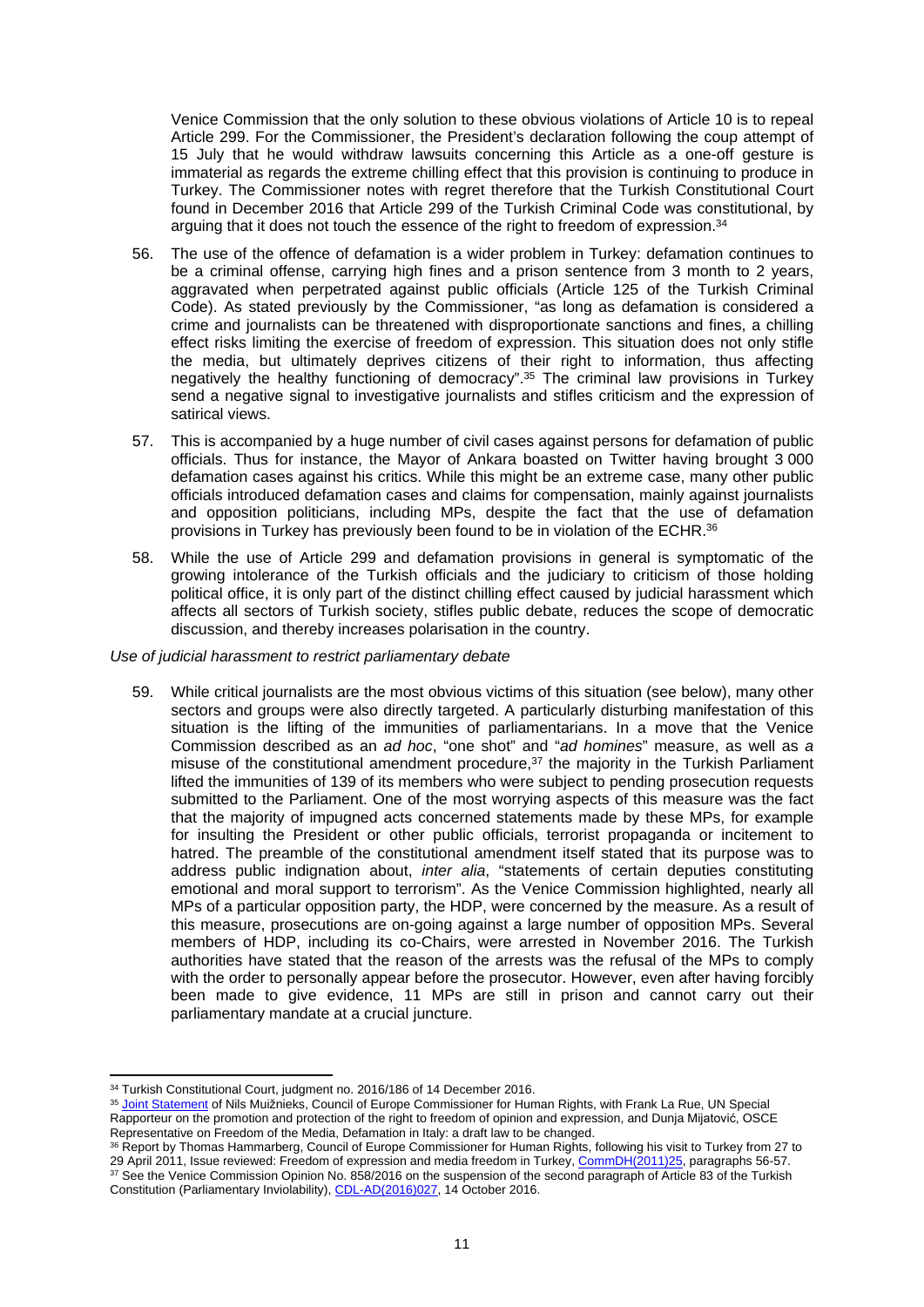- 60. The ECtHR made it very clear that "[w]hile freedom of expression is important for everybody, it is especially so for an elected representative of the people. He represents his electorate, draws attention to their preoccupations and defends their interests. Accordingly, interferences with the freedom of expression of an opposition member of parliament [...], call for the closest scrutiny on the part of the Court."<sup>38</sup> The Commissioner also recalls the ECtHR's judgment concerning DTP, a precursor party of the HDP, which was unduly closed, mainly for statements of its members which were protected under Article 10.<sup>39</sup> The Commissioner notes, in particular, that these statements were very similar to the statements which were used as justification for the lifting of the immunities in the present case.
- 61. The Commissioner draws the authorities' attention particularly to the conclusion of the Court that the mere fact that there are parallels between the principles defended by the DTP and those of the PKK did not suffice to conclude that the party approved of the use of force in order to implement its policies. If a political group was considered to be supporting terrorism, merely by advocating those principles, that would reduce the possibility of dealing with related issues in the context of a democratic debate and would allow armed movements to monopolise support for the principles in question.<sup>40</sup> In the current climate, the Commissioner considers that the lifting of the immunities of MPs and their subsequent arrest and detention not only disenfranchised millions of voters, but sent an extremely dangerous and chilling message to the entire Turkish population, and significantly reduced the scope of democratic debate, including on human rights.

### *Restriction of academic freedoms*

- 62. Another area where freedom of expression deteriorated very rapidly in Turkey, as a result of the authorities' hardening attitude concerns academic freedoms. The most prominent case in this respect was the very harsh reaction to the signature campaign "Academics for Peace" in January 2016, which gathered 2 212 signatures from academics in Turkey by 20 January 2016 to a text denouncing the government's actions in the context of curfews and antiterrorism operations in South-Eastern Turkey and calling for an end to violence there and resumption of negotiations. The Commissioner repeats, as he did after his April visit, that he regards this declaration<sup>41</sup> as falling clearly within the boundaries of freedom of expression, and the concerns behind it as legitimate and of interest to the public, in particular given the many human rights violations which, according to the Commissioner, were indeed committed during the curfews and anti-terrorism operations.<sup>42</sup>
- 63. However, Turkish officials, and in particular the President of the Republic, attacked the initiative, branding the signatories "mock academics" and calling relevant institutions to fulfil their responsibility. The academics were targeted by members of the government, progovernment press, as well as the judiciary: already on 18 January 2016, criminal investigations had started against more than a thousand academics, based on Article 7§2 of the Anti-Terrorism Law, later also Article 301 of the Turkish Criminal Code. Four academics were arrested and detained, but later released. Universities reportedly also came under intense pressure from the government and the Council of Higher Education (*YÖK*) to conduct disciplinary investigations against the academics and punish them. According to the figures provided by the group, as of September 2016, 511 signatories had been subjected to disciplinary proceedings, 93 academics had been dismissed, 15 forced to resign, 85 suspended, 41 taken into police custody and hundreds called in for questioning.
- 64. The aftermath of the 15 July failed coup attempt also had a severe impact on academic freedoms: close to 4 500 academics were dismissed through appended lists in emergency decrees, without any due process and with no judicial remedy. All deans in Turkey were summarily dismissed, with some subsequently reappointed, and academics were automatically deprived from the right to travel abroad without authorisation. The autonomy of universities was also severely curtailed, abolishing elections within universities and replacing them with direct appointments by the President of the Republic. The Commissioner considers

<sup>38</sup> *Castells v. Spain*, judgment of 23 April 1992, paragraph 42.

<sup>39</sup> *DTP v. Turkey*, judgment of 12 January 2016.

<sup>40</sup> *Ibid.*, paragraph 79.

<sup>41</sup> The text of the declaration is on the website of Academics for Peace:<https://barisicinakademisyenler.net/node/63>

 $42$  Memorandum on the human rights implications of anti-terrorism operations in South-Eastern Turkey, by Nils Muižnieks, Council of Europe Commissioner for Human Rights, [CommDH\(2016\)39,](https://wcd.coe.int/ViewDoc.jsp?p=&Ref=CommDH(2016)39) 2 December 2016.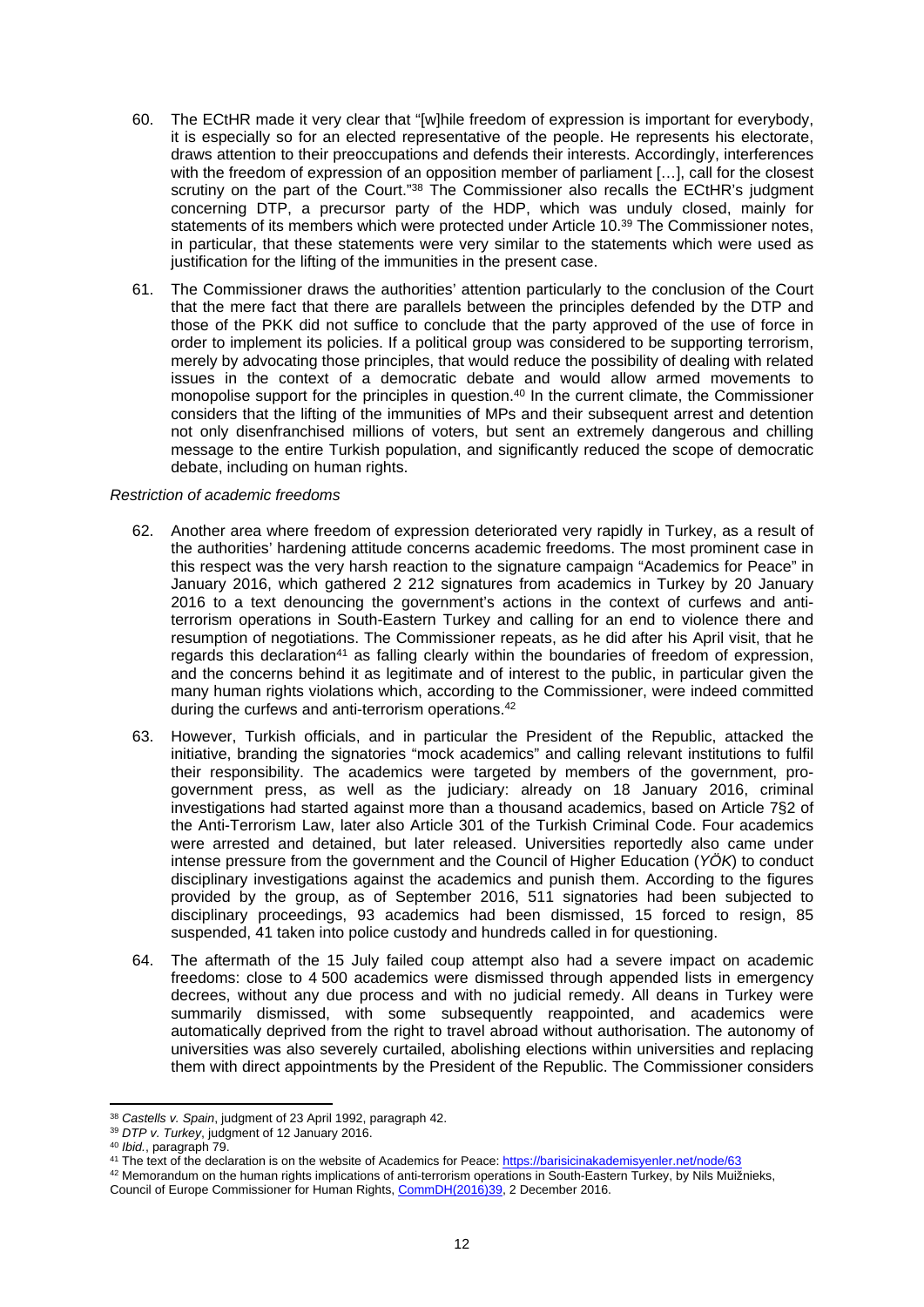that these developments were a severe blow to another pillar of freedom of expression, namely academic freedom which, as underlined by the ECtHR<sup>43</sup> and the Parliamentary Assembly of the Council of Europe, "should guarantee freedom of expression and of action, freedom to disseminate information and freedom to conduct research and distribute knowledge and truth without restriction".<sup>44</sup>

#### *Generalisation of judicial harassment to other groups*

- 65. These considerations show that judicial harassment no longer targets only media and journalism, but all sectors of Turkish society, including politicians, academics, NGOs, human rights defenders and ordinary citizens expressing themselves in public settings, including on social media. The arrest and clearly unnecessary detention of prominent human rights defenders, such as Şebnem Korur Fincancı for acting as a symbolic co-editor of the pro-Kurdish daily *Özgür Gündem* (later closed under the state of emergency) in a solidarity campaign along with other journalists and activists, and of artists and intellectuals, such as the novelist Aslı Erdoğan and linguist Necmiye Alpay, for having served in a consultative board of the same newspaper, are cases in point. Another example is the fact that the Turkish Ministry of the Interior announced on 24 December 2016 that in the preceding six months, 3 710 judicial proceedings had been initiated against social media users (see below under the section on the Internet).<sup>45</sup>
- 66. Another example of judicial overreach to stifle public debate concerns the frequent imposition of media bans or blackouts concerning events of clear public interest. On 15 October 2015, the Commissioner reacted to the imposition of such a ban regarding the 10 October terrorist bombings in Ankara, which killed 107 people and injured more than 500: in this case, at the request of the prosecutor, the competent judge of the peace declared a complete ban on any reporting, such as "news, interviews, criticism" regarding the "scope of the investigation file" on all media, including press, broadcasting media, social media and internet media, justifying this on the grounds of the integrity of the judicial investigations, as well as national security, public order and security, and territorial integrity without explicit reasoning. Similar vague and stereotyped wording is used in all decisions of this type.
- 67. As stressed by the Commissioner, when imposing such bans, the judges do not weigh the public's legitimate need for essential information which is particularly crucial in times of crisis, in direct contradiction with the relevant Council of Europe standards.<sup>46</sup> The Commissioner observes that these sweeping bans have become a mainstay of the Turkish judiciary's response to major events, and is aware of dozens of cases where they were imposed, from corruption investigations, to numerous terrorist attacks, a child-abuse scandal regarding the *Ensar* foundation, or a fire in which several students lost their lives owing to negligence. Since the public cannot be expected to know the contents and the scope of the prosecutors' investigation files, the Commissioner considers that these bans amount in practice to openended, catch-all gag orders, not only for the media but for anyone, and constitute an unacceptable attempt to stifle all public debate on highly significant events and an infringement of the rights not only to impart but also to receive information, as defined in Article 10 of the ECHR.
- 68. Thus, long-standing problematic attitudes of the judiciary concerning the failure to carry out a proper contextual analysis of statements in order to determine whether they fall outside of speech protected under Article 10, affect a much wider population than before and create an even stronger chilling effect for the entire society. Detention on remand, in particular, which will be examined in more detail with respect to journalists (see below), is still being used widely with defective reasoning straying from ECHR standards and remains a key component of that chilling effect.

<sup>43</sup> *Sorguç v. Turkey*, judgment of 23 June 2009, paragraph 35.

<sup>44</sup> Recommendation of the Parliamentary Assembly of the Council of Europe on academic freedom and university autonomy, [Recommendation 1762 \(2006\),](http://assembly.coe.int/nw/xml/XRef/Xref-XML2HTML-en.asp?fileid=17469&lang=en) 30 June 2006, paragraph 4. the functioning of democratic institutions in Turkey, [Resolution 2121](http://assembly.coe.int/nw/xml/XRef/Xref-DocDetails-EN.asp?fileid=22957&lang=EN&search=KjoqfGNhdGVnb3J5X3N0cl9lbjoiQWRvcHRlZCB0ZXh0InxzZXNzaW9ucGFydF9zdHJfZW46IjIwMTYgLSBUaGlyZCBwYXJ0LXNlc3Npb24i) 

[<sup>\(2016\)</sup>](http://assembly.coe.int/nw/xml/XRef/Xref-DocDetails-EN.asp?fileid=22957&lang=EN&search=KjoqfGNhdGVnb3J5X3N0cl9lbjoiQWRvcHRlZCB0ZXh0InxzZXNzaW9ucGFydF9zdHJfZW46IjIwMTYgLSBUaGlyZCBwYXJ0LXNlc3Npb24i), 22 June 2016, paragraphs 20-29.

<sup>45</sup> See the press release of the Turkish Ministry of the Interior on 24 December 2016: [https://www.icisleri.gov.tr/basin](https://www.icisleri.gov.tr/basin-aciklamasi24122016)[aciklamasi24122016](https://www.icisleri.gov.tr/basin-aciklamasi24122016) (accessed on 12 January 2017)

<sup>&</sup>lt;sup>46</sup> [Guidelines](https://search.coe.int/cm/Pages/result_details.aspx?ObjectID=09000016805ae60e) of the Committee of Ministers of the Council of Europe on protecting freedom of expression and information in times of crisis of 26 September 2007.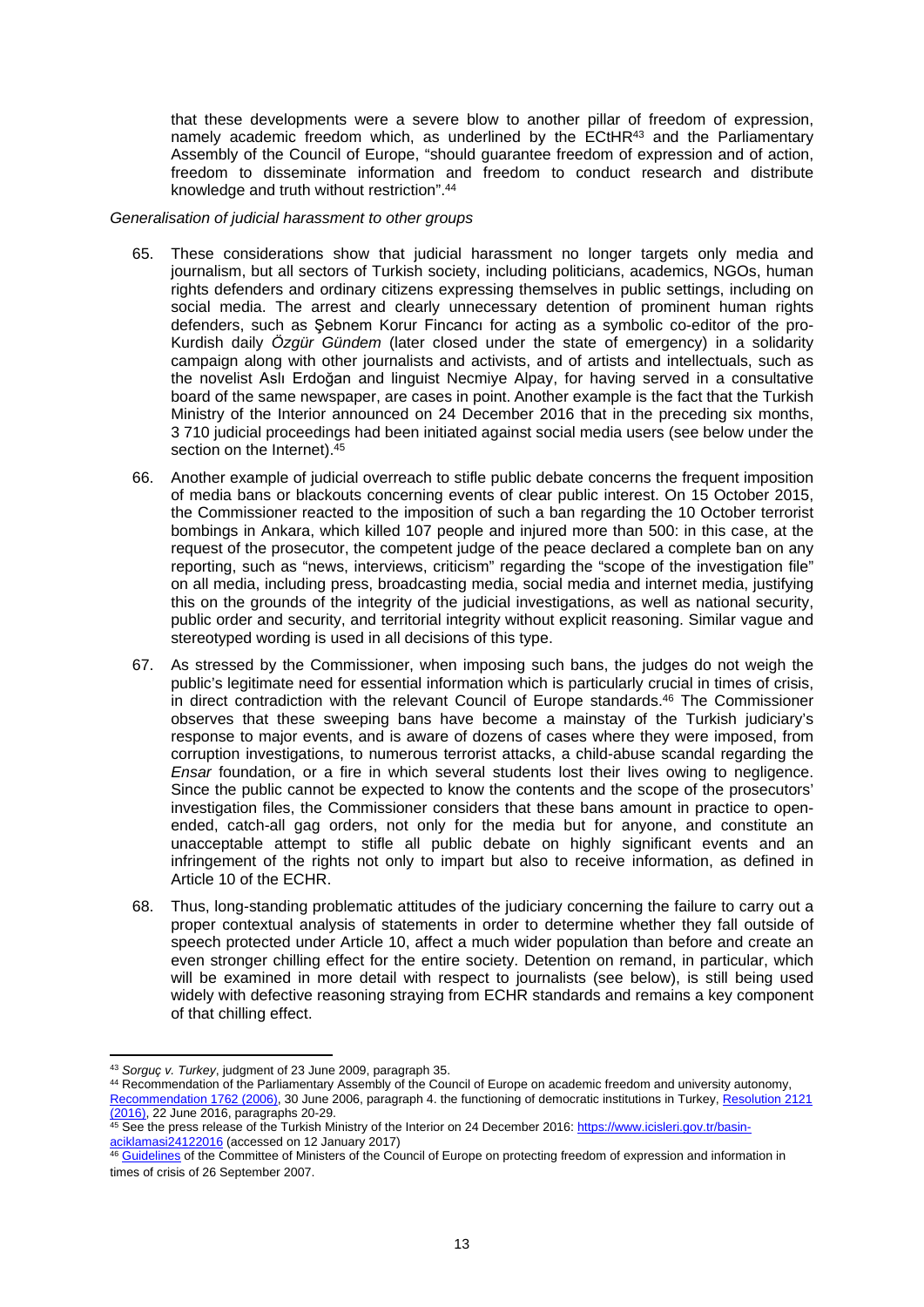### *The role of the criminal judges of the peace*

- 69. As it appears from this brief summary of the various ways in which judicial harassment manifests itself in Turkey, the criminal judges (or "judgeships") of the peace which were established in June 2014, are at the nexus of some of the most problematic decisions, including detentions, media bans, appointment of trustees for the takeover of media companies or internet blocking. These formations were supposed to improve the protection of human rights in criminal proceedings by centralising expertise and knowledge of the relevant ECHR standards. As stressed by the Commissioner after his April visit, however, the effect seems to have been the exact opposite, the decisions of these judges being at the origin of the majority of the most obvious violations of the right to freedom of expression.
- 70. One of the main reasons for this development seems to have been the fact that the system of criminal judges of the peace works as a closed circuit, since the decisions of one judge of the peace can only be appealed to another such judge. According to the figures provided by the Ministry of Justice to the Commissioner in June 2016, in 2015 21.5% of appeals regarding detention decisions were successful, but this appears to include the appeals made by prosecutors to decisions refusing detention. This situation seems to have allowed the criminal judges of the peace to ignore or resist the positive developments in the case-law of Turkish courts, including the Constitutional Court, to better take account of Article 10 standards.
- 71. While the independence and impartiality of the judiciary has become a major problem in Turkey in recent years in general, and seriously worsened since the failed coup attempt, some of the decisions taken by criminal judges of the peace putting suspects in detention on remand that the Commissioner has examined (see below under safety and security of journalists) stand out for their display of defective reasoning and disregard of Article 10 safeguards. The Commissioner is aware that the Venice Commission is currently carrying out a wider assessment of the "duties, competences and functioning of criminal peace judgeships" at the request of the Parliamentary Assembly of the Council of Europe, but in the light of the practices described above, his own assessment of their concrete impact on the respect of freedom of expression in Turkey can only be negative.

### **III. Safety and Security of Journalists**

- 72. The Commissioner recalls the Recommendation of the Committee of Ministers of the Council of Europe to member states on the protection of journalism and safety of journalists and other media actors,<sup>47</sup> which stresses that member states should put in place a comprehensive legislative framework that enables journalists and other media actors to contribute to public debate effectively and without fear, guaranteeing public access to information, privacy and data protection, confidentiality and security of communications and protection of journalistic sources and whistle-blowers. In other words, states have not only a negative obligation not to interfere with journalists' ability to contribute to public debate, but also a positive obligation to create a favourable or enabling environment to ensure their safety and security against threats, attacks, abuse, harassment from state and/or non-state actors, as well as a range of legal, political, socio-cultural and economic pressures, which can be exacerbated in times of economic crisis and financial austerity.
- 73. The Commissioner observes that journalists in Turkey continue to bear the brunt of judicial harassment and other forms of violence and intimidation in violation of Council of Europe standards. The Platform for the Protection of Journalism and Safety of Journalists administered by the Council of Europe indicates that, of the 250 alerts posted by partner organisations and registered until 20 January 2017, 86 concerned Turkey. 63% of these alerts corresponded to the highest alert level covering "the most severe and damaging violations of media freedom, including physical assaults and murder, intimidation, impunity for crimes targeting journalists and the application of excessively severe penal laws to protect state officials from the level of criticism which is to be expected in a democracy".<sup>48</sup>

<sup>47</sup> Recommendations of the Committee of Ministers of the Council of Europe to member States on the protection of journalism and safety of journalists and other media actors, [Recommendation CM/Rec\(2016\)4,](https://search.coe.int/cm/Pages/result_details.aspx?ObjectId=09000016806415d9#_ftn1) adopted on 13 April 2016 48 See the website of the Platform:<https://www.coe.int/en/web/media-freedom/home>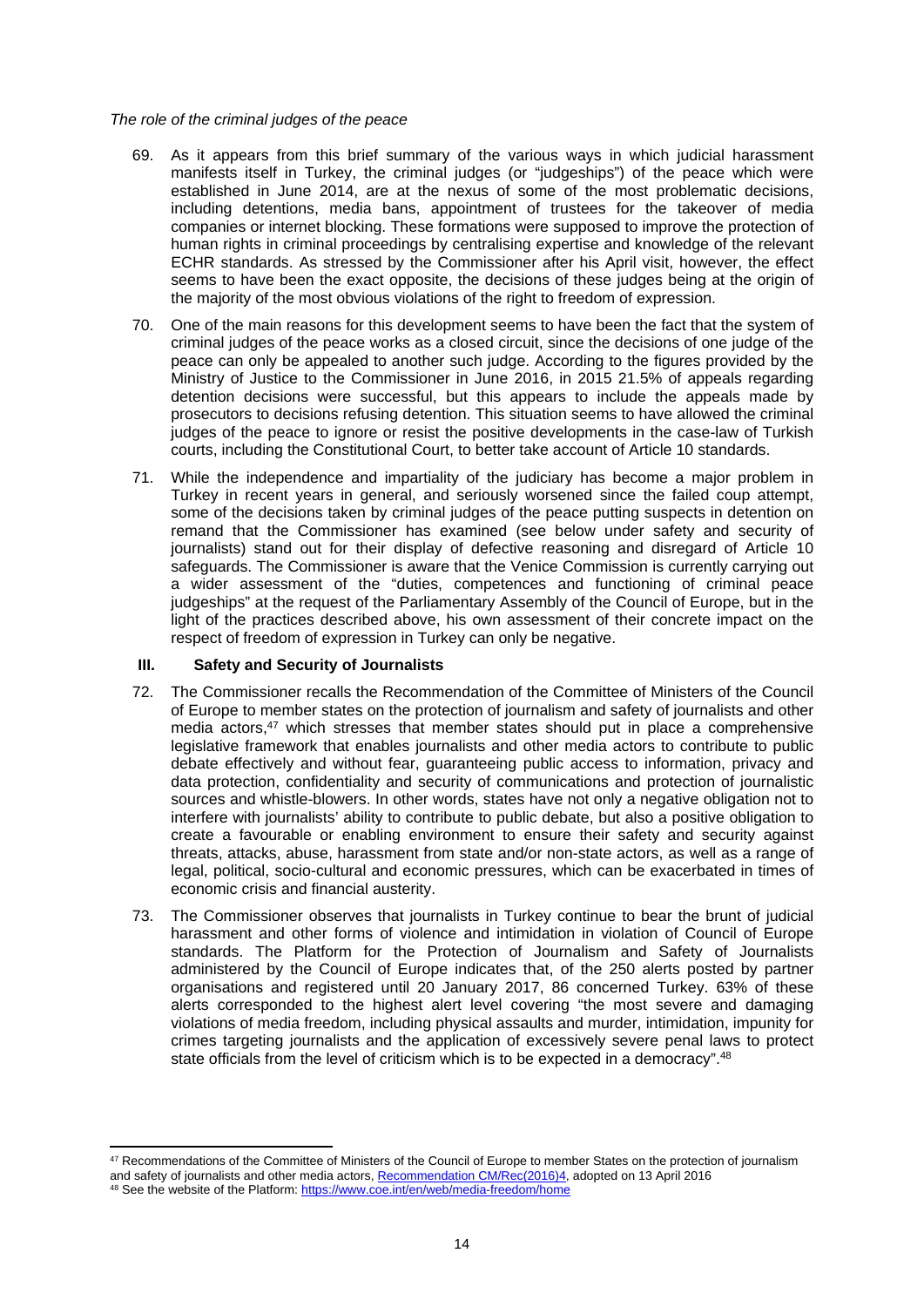#### *Attacks and violence*

- 74. In his aforementioned 2011 report on freedom of expression and media freedom, the Commissioner's predecessor had expressed his concerns about the many attempts at intimidation, attacks and murders perpetrated against journalists and human rights defenders in Turkey. Recalling in particular the judgment of the European Court of Human Rights regarding the murder of Hrant Dink, he urged the Turkish authorities to increase their efforts to protect journalists from and conduct effective investigations into such acts.<sup>49</sup>
- 75. In his 2013 report, the Commissioner expressed his deep concern about police violence perpetrated against journalists covering the Gezi protests.<sup>50</sup> Representatives of journalists' trade unions and associations informed the Commissioner in April 2016 that the numerous acts of violence suffered by the journalists during this period were brought to the attention of the justice system, but that no effective investigations had been conducted and that the perpetrators remained unpunished.
- 76. As regards more recent developments, the Commissioner noted with deep concern many serious reported cases of deliberate violence perpetrated by security forces on journalists and media actors trying to cover the curfews and anti-terrorism operations in the South-East, and referred to a number of such examples in his relevant memorandum.<sup>51</sup> Many other cases have been documented,<sup>52</sup> but the Commissioner is not aware of any case where perpetrators of such violence were investigated or questioned by prosecutors.
- 77. The Commissioner also reacted with deep shock to the attack in September 2015 against the headquarters of the daily *Hürriyet*, by 200 people including a former AKP Parliamentarian, following the criticism of the paper by the President of the Republic and smear campaigns in pro-government newspapers. While the prosecution is on-going against 26 suspects in connection with this attack, the MP in question is not among them. Shortly after this event, the *Hürriyet* journalist Ahmet Hakan was assaulted and injured near his home by four men. Another attack which produced a deep chilling effect for Turkish journalists was the attempted assassination of Can Dündar by a gunman, who fired two shots after shouting "traitor" at Dündar in May 2016. In December 2016, the daily *Yeni Çağ*, affiliated with the nationalist party MHP, was attacked by a mob of 30 people.
- 78. Most of the Commissioner's interlocutors argued that there was a clear link between these attacks and the vilification of journalists by public officials – in three of the above-mentioned cases by the President of the Republic himself – and the smear campaigns in progovernment newspapers, which at times amounted to hate-speech and incitement to violence. The Commissioner particularly deplores statements equating journalists with terrorists, traitors or spies, for having published true information of public interest.

*Detentions on remand causing a chilling effect*

79. Journalists have been among the most affected by the various forms of judicial harassment described above. Detention is the most visible and chilling form that this harassment has taken. As stated by the Commissioner's Office on multiple occasions, the exceptional nature of remands in custody, and the need to provide clear legal reasoning in cases where they are necessary are not embedded in the practice of the Turkish judiciary. A major problem in this connection are the so-called "catalogue crimes", i.e. a list of crimes in the Code of Criminal Procedure with respect to which detention can be ordered during criminal proceedings, and which many Turkish judges still continue to use as the main criterion without a careful examination of the remaining conditions of detention. The ECtHR's case-law is full of cases where the Court found a glaring incompatibility between these detentions and the ECHR, and these judgments are yet to be executed by the authorities.

<sup>49</sup> Report by Thomas Hammarberg, Council of Europe Commissioner for Human Rights, following his visit to Turkey from 27 to 29 April 2011, Issue reviewed: Freedom of expression and media freedom in Turkey, [CommDH\(2011\)25,](https://wcd.coe.int/ViewDoc.jsp?id=1814085) paragraph 90. <sup>50</sup> Report by Nils Muižnieks, Council of Europe Commissioner for Human Rights, following his visit to Turkey from 1 to

<sup>5</sup> July 2013, [CommDH\(2013\)24](https://wcd.coe.int/ViewDoc.jsp?p=&id=2129689&direct=true), 26 November 2013, paragraph 104.

<sup>51</sup> Memorandum on the human rights implications of anti-terrorism operations in South-Eastern Turkey, by Nils Muižnieks, Council of Europe Commissioner for Human Rights, [CommDH\(2016\)39,](https://wcd.coe.int/ViewDoc.jsp?p=&Ref=CommDH(2016)39) 2 December 2016, paragraph 67.

<sup>52</sup> Human Rights Watch, *op. cit.*, pages 40-46.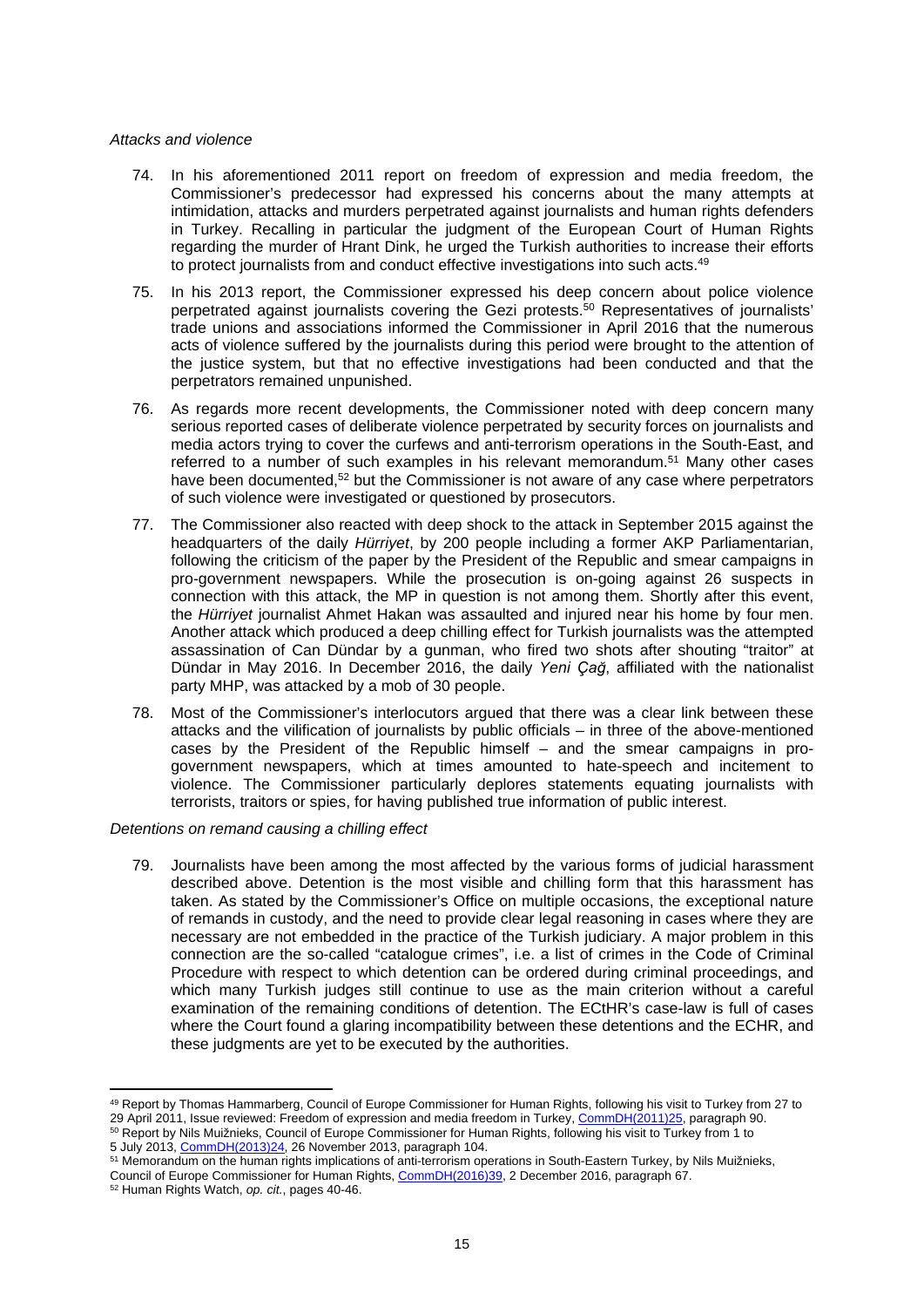- 80. In a judgment delivered in July 2014 concerning the detention on remand of investigative journalists accused of aiding and abetting a criminal organisation, $5<sup>3</sup>$  the ECtHR confirmed this approach, stressing once more that the detention of the applicant only on the basis of stereotypical reasoning had been a violation of Article 5.
- 81. Crucially, the ECtHR also considered the issue under Article 10 and the chilling effect that such detentions produce: whereas Turkey argued that the applicant's right to freedom of expression had not been infringed since ultimately he was not sentenced following his detention, the Court stated that the applicant's detention in the context of criminal proceedings for offences which carried a heavy sentence did not constitute a purely hypothetical risk but was a real and effective constraint and thus amounted to interference with the exercise of their right to freedom of expression. While the Turkish government argued that the interference in question had been aimed at preventing crime and safeguarding the authority, independence and impartiality of the judiciary, the Court explicitly "wondered whether the aim had not been rather to stifle any criticism of, or commentary on, the conduct of a trial that had already been the subject of widespread public debate".<sup>54</sup>
- 82. In any event, by detaining the applicants for such a lengthy period without relevant or sufficient reasons, the judicial authorities had had a chilling effect on the applicants' willingness to express their views on matters of public interest. Applying such a measure was liable to create a climate of self-censorship for the applicants and for any investigative journalist planning to carry out research and comment on the conduct and actions of State bodies.
- 83. At the time of the Commissioner's predecessor's 2011 report on freedom of expression, there were 67 press workers in prison in Turkey. This figure gradually went down to 36 prior to the failed coup of 15 July 2016, but increased very quickly after that date, reportedly to 151 as of 18 January 2017.<sup>55</sup> This does not include the huge numbers of journalists taken into custody, questioned and released under judicial control. Journalists were also subjected to the full range of measures significantly reducing rights of persons arrested during the state of emergency, including the extension of the maximum custody period without a court decision to 30 days, drastic restrictions to access to lawyers, including the possibility to prevent it altogether for 5 days, as well as limitations on or full abolition of the confidentiality of the client-lawyer relationship.<sup>56</sup> The Commissioner notes that, as of 23 January 2017, the Turkish government reduced the maximum custody period to 7 days (with a possible extension to 14 days) and removed the possibility to restrict access to a lawyer for 5 days. However, other restrictions, including as regards the confidentiality in client-lawyer communications, are maintained.
- 84. The Commissioner was alarmed by the rapid increase of cases where journalists (increasingly mainstream, prominent journalists) were detained on the basis of spurious charges and with very little or no *prima facie* evidence suggesting any guilt.
- 85. The Commissioner examined, for example, the decisions of criminal judges of the peace to detain journalists and administrators of daily *Cumhuriyet*, one of the oldest newspapers in Turkey with a consistent record of critical and courageous investigative journalism vis-à-vis Turkish governments from diverse political movements. As of the date of the writing of this memorandum, the detention had already lasted more than 80 days. These journalists were detained on the basis of charges of acting on behalf of a terrorist organisation, without being a member.
- 86. For example, in its relevant decision regarding the detention of Bülent Utku, Güray Tekin Öz, Önder Çelik, Ahmet Kadri Gürsel, Turhan Günay, Hacı Musa Kart, Hakan Karasinir and Mustafa Kemal Güngör, the 9<sup>th</sup> criminal judgeship of the peace of Istanbul stated that "scrutiny of news items, headlines and article details published in the *Cumhuriyet* newspaper lead to the conclusion that the newspaper published many news items which could be considered propaganda for the FETÖ and PKK armed terrorist organisations". To support this

<sup>53</sup> *Nedim Şener v. Turkey*, judgment of 8 July 2014.

<sup>54</sup> *Ibid., paragraph 105.*

<sup>55</sup> According to the [information](http://platform24.org/guncel/1969/olaganustu-h-l-de-gazeteciler---50) compiled by the NGO Platform for Independent Journalism (P24) as of 18 January, which lists all media workers in question.

<sup>&</sup>lt;sup>56</sup> See the Memorandum on the human rights implications of the measures taken under the state of emergency in Turkey, by Nils Muižnieks, Council of Europe Commissioner for Human Rights, [CommDH\(2016\)35](https://wcd.coe.int/ViewDoc.jsp?p=&Ref=CommDH(2016)35&Language=lanAll&direct=true), 7 October 2016.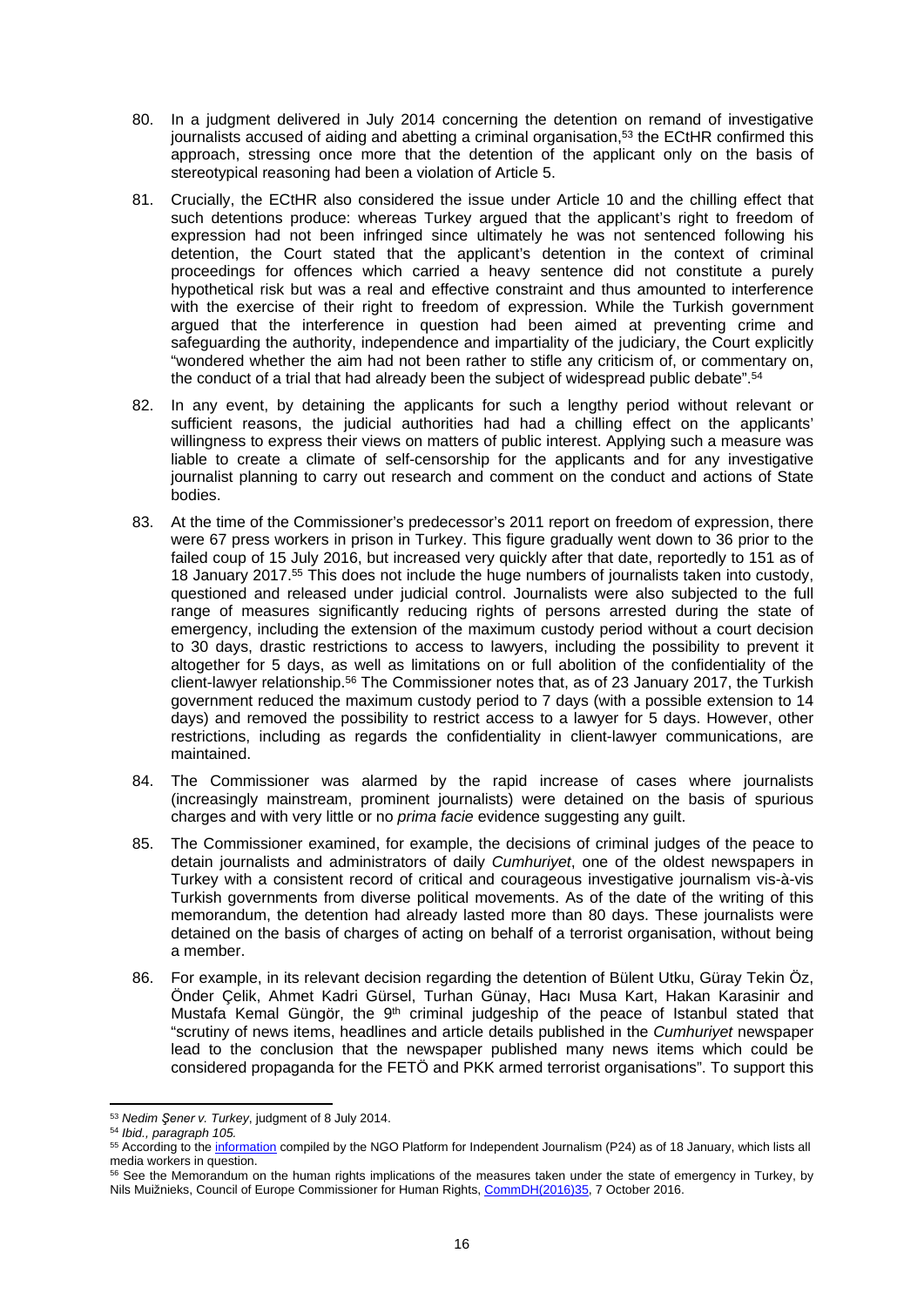assessment, the court listed, among others, a number of articles critical of certain government measures taken in the aftermath of the coup attempt, referred to the affair of the arms sent by the Turkish secret services to Syria which was exposed by the newspaper, as well as to disparaging remarks about the newspaper made by former writers of *Cumhuriyet*, occasional parallels between the headlines of *Cumhuriyet* and *Zaman* newspapers, articles on the destruction caused by anti-terrorist operations in the South-East, and numerous other examples of purely journalistic activity which were considered as pieces of evidence. Considering that the collection of evidence had not been completed, and the seriousness of the charges, the judge decided to order the detention of the suspects.

- 87. The Commissioner is struck by the complete absence of any consideration for freedom of expression in the judge's assessment, the incongruity of the charges of making propaganda for both FETÖ and PKK at the same time, organisations which have consistently opposed one another, as well as the lack of material evidence establishing any link whatsoever between the suspects and these organisations, aside from a non-contextual reading of newspaper articles critical of the government.
- 88. In the opinion of the Commissioner, these decisions show that these detentions are unjustified. They also strongly suggest that the aim behind them was that of silencing one of the very few remaining critical, but mainstream and respected, voices in the media. This conclusion is further reinforced by the arrest and subsequent detention of Ahmet Şık, another journalist of the newspaper, for spreading propaganda for the PKK, the Revolutionary People's Liberation Party/Front (DHKP-C) and FETÖ.<sup>57</sup> These charges against Mr Şık seriously lack credibility: when the Commissioner's predecessor visited him in prison in 2011, he was being kept in detention on remand under what was later revealed to be trumped-up charges by Gülenist prosecutors, in retaliation to his exposure of the infiltration of the Turkish state by the Fethullah Gülen movement.
- 89. Another detention decision that the Commissioner examined concerns the prominent journalist Ahmet Altan, who was detained for membership in a terrorist organisation and attempt to overthrow the government of the Turkish Republic. The evidence considered by the judge of the peace in this case appears to have been limited to the editorial line of the *Taraf* newspaper of which he had previously been the editor-in-chief, as well as Altan's appearances on *Can Erzincan TV*, with the aim, according to the Court, to "create a public opinion in favour of FETÖ by making programmes against the legitimate government and the elected President". The judge also subscribed to the prosecutors' argument that the fact that the suspect, in a programme on 14 July 2016, used "defamatory statements" against the President and the government, said that their actions were illegal and constituted crimes "with a view to preparing the terrain for a military coup", stated that the President was repeating past mistakes leading to military coups and that he would soon be removed from office and judged, necessarily meant that he knew about the 15 July coup plot in advance. The Commissioner is struck, once more, by the hollowness of the charges and the political content of the decision.

### *Other forms of harassment specifically targeting journalists*

- 90. It is also a long-standing concern that the Turkish courts systematically fail to carry out a contextual analysis in cases pertaining to journalistic reporting in order to determine whether the contents in question are true, and if so, whether the public has a legitimate interest in the information in question (the so-called defences of truth and public interest), despite the fact that the ECtHR clearly highlighted this issue in a series of judgments. Another principle, established in the case-law of the ECtHR and rarely taken into account by Turkish courts is the need to protect journalistic sources.
- 91. This problem was illustrated particularly well in the case of the arrest and detention in November 2015 of the then editor-in-chief of *Cumhuriyet*, Can Dündar, and its Ankara correspondent Erdem Gül for espionage after having divulged classified information about trucks used by the Turkish secret services to deliver arms to Syria (and subsequently being singled out by the President of the Republic as traitors and spies). As the Commissioner stated following his April 2016 visit to Turkey, treating the publication of true information of genuine public interest as a form of espionage is simply a threat to journalism as a

<sup>&</sup>lt;sup>57</sup> See the [alert](https://www.coe.int/en/web/media-freedom/all-alerts?p_p_id=sojdashboard_WAR_coesojportlet&p_p_lifecycle=0&p_p_state=normal&p_p_mode=view&p_p_col_id=column-1&p_p_col_pos=2&p_p_col_count=4&_sojdashboard_WAR_coesojportlet_mvcPath=%2Fhtml%2Fdashboard%2Fsearch_results.jsp&_sojdashboard_WAR_coesojportlet_yearOfIncident=0&_sojdashboard_WAR_coesojportlet_selectedCategories=11709592&_sojdashboard_WAR_coesojportlet_fulltext=1) in the platform to promote the protection of journalism and safety of journalists.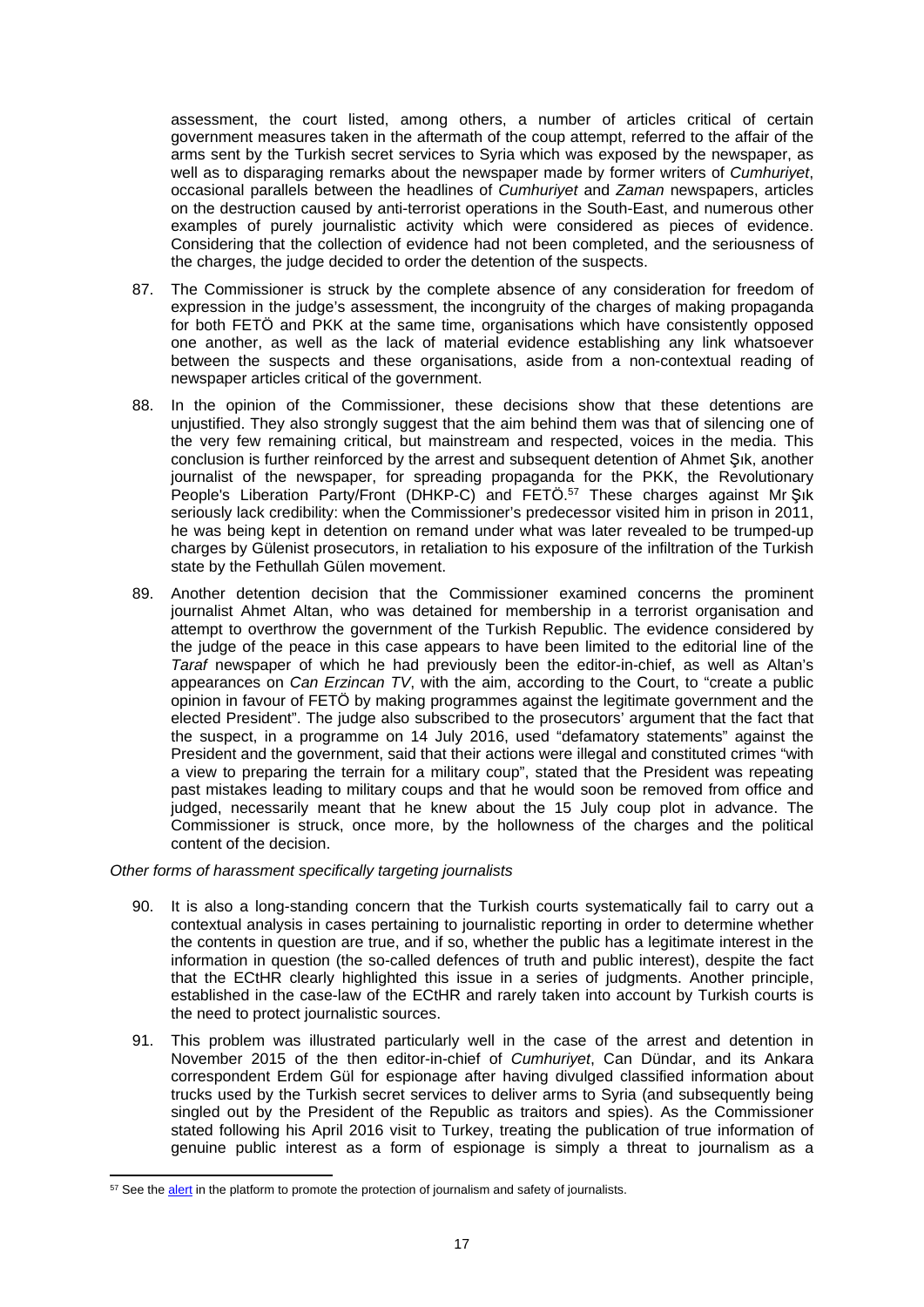profession.<sup>58</sup> While they were released following a judgment of the Constitutional Court on 25 February 2016 finding their detention to be in violation of their right to freedom of expression, this judgment and the Constitutional Court was bluntly attacked by the President and criticised by the Minister of Justice. On 6 May 2016, the lower court convicted them of "revealing state secrets" and convicted them to five years in prison, the sentence being suspended pending appeal.

- 92. In its judgment, the trial court also overtly criticised the judgment of the Constitutional Court, arguing that it had overstepped its competence, in words alarmingly resembling the remarks of the President and the Minister of Justice. Another cause of concern is the trial court's decision to admit both the President and the National Intelligence Organization as complainants in the case, despite objections from the defence lawyers, as if they were injured parties. The Court also gave a quasi-limitless definition to the concept of "state secret", leaving the qualification entirely to the discretion of the authorities, and failed to carry out any balancing between the imperative of protecting state secrets on the one hand, and the public's interest to know and the contribution of the said articles to the public debate, on the other.
- 93. This is in blatant contradiction with the case-law of the ECtHR which, in a recent case against Turkey, stated that "press freedom assumes even greater importance in circumstances in which State activities and decisions escape democratic or judicial scrutiny on account of their confidential or secret nature. The conviction of a journalist for publishing information considered to be confidential or secret may discourage those working in the media from informing the public on matters of public interest. As a result, the press may no longer be able to play its vital role as "public watchdog" and the ability of the press to provide accurate and reliable information may be adversely affected".<sup>59</sup> The Court unanimously found a violation in this case (which involved the search of the professional premises of journalists and the seizure of their documents in order to identify public-sector whistle-blowers), as the Turkish court had not reviewed the classification of the documents in question as confidential, or their potential contribution to the public debate, despite the fact that they had been published in a manner respecting the methods of responsible journalism.
- 94. The Commissioner notes that the harassment of Mr Dündar, who is currently abroad and risks being imprisoned if he returns to Turkey, continues in other forms, including the arbitrary annulment of his wife's passport precluding her from travelling, and the current risk of withdrawal of his Turkish nationality by virtue of an emergency decree explicitly providing for that possibility (without regard to whether this would render the persons in question stateless).
- 95. As detailed above under Part II, the judicial harassment of journalists can be based on several other articles of the Criminal Code, such as incitement to hate and hostility (Article 216), defamation, or propaganda on behalf of a terrorist organisation (Article 7 §2 of the Anti-Terrorism Law). Illustrations of the latter case are the prosecutions related to the solidarity campaign with *Özgür Gündem*, which have targeted, among others, Erol Önderoğlu, the respected journalist and Turkey representative of Reporters without Borders. The examples are too numerous to enumerate and show a consistent pattern of judicial harassment with a clear chilling effect that stifles criticism.<sup>60</sup>
- 96. The defence often advanced by the Turkish authorities in this connection, i.e. that journalists are not prosecuted or detained in connection with their journalistic activity but for other crimes, loses credibility in view of the facts examined by the Commissioner above. Admittedly, there is no "crime of journalism" and journalists are prosecuted for other crimes in all cases, but their journalistic activity is often the only "evidence" available to establish such crimes.
- 97. Another observation the authorities have often made is that the persons in question are not journalists. This is linked to the very restrictive system of attribution of press cards by the Turkish authorities, which has moved from a quasi-self-regulatory system where journalists' trade unions and associations were involved in decisions, to a purely arbitrary administrative

<sup>58</sup> See the Commissioner's [press release,](http://www.coe.int/en/web/commissioner/-/turkey-security-trumping-human-rights-free-expression-under-threat?inheritRedirect=true&redirect=%2Fen%2Fweb%2Fcommissioner%2Fcountry-report%2Fturkey) published on 14 April 2016.

<sup>59</sup> *Görmüş and others v. Turkey*, judgment of 19 January 2016, paragraph 48.

<sup>&</sup>lt;sup>60</sup> See numerous alerts in the Platform, as well as examples in the aforementioned Human Rights Watch report, pages 17 to 32.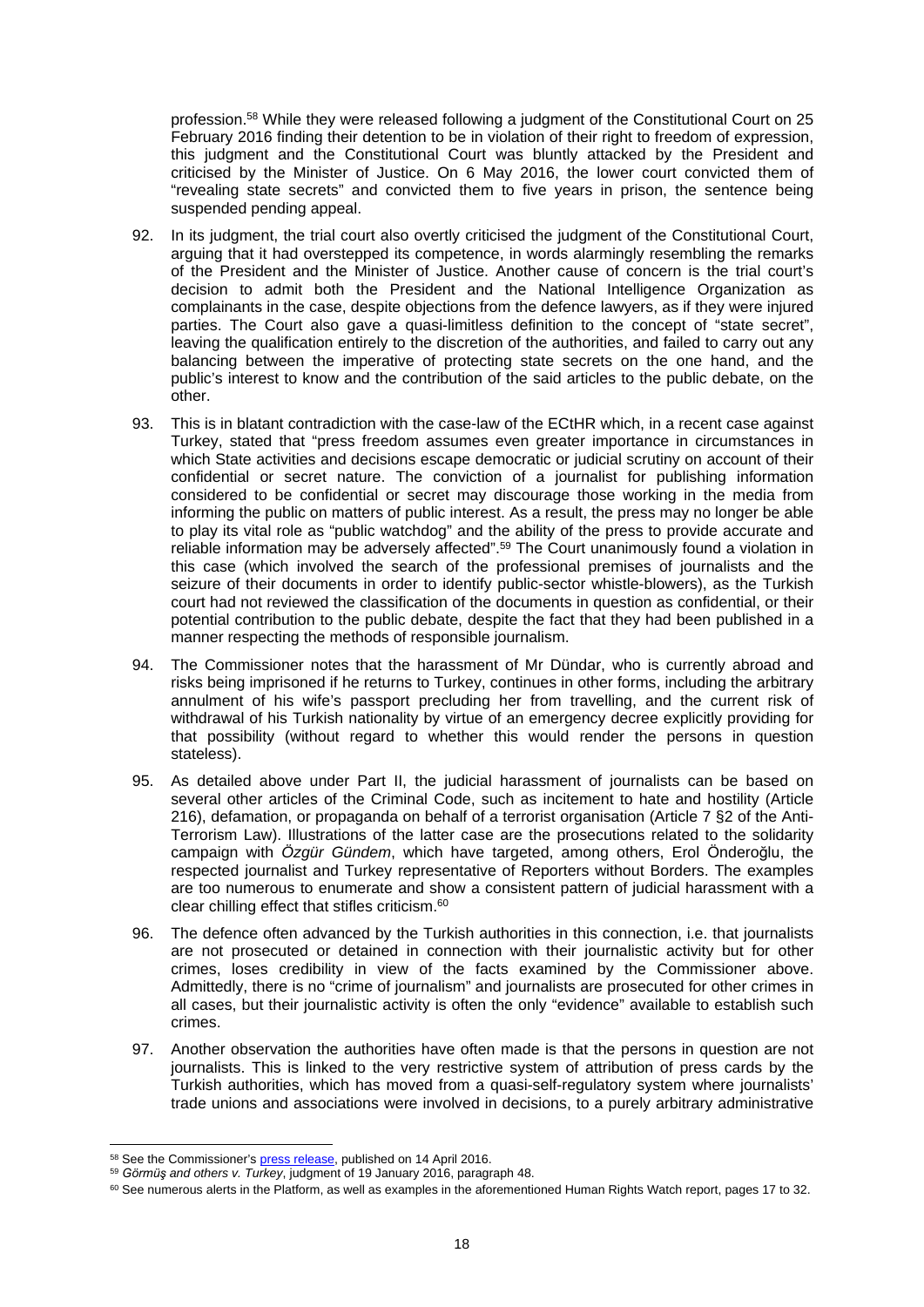one. As a result, only a fraction of journalists exercising their profession in Turkey hold press cards.

- 98. The Commissioner also notes that pressure on journalism is not limited to Turkish journalists, as a number of foreign correspondents were also targeted, expelled or otherwise prevented from working in Turkey in recent years. One example to which the Commissioner reacted publicly was the raid on the offices of VICE news and the expulsion of its foreign-national correspondents in September 2015.<sup>61</sup>
- 99. Finally, an area examined by the Commissioner's predecessor in his 2011 report on freedom of expression was the social and economic context in which journalists work in Turkey, whose precarious and often exploitative working conditions were already a major problem. Not only has this situation not improved, but it has been compounded in recent years by the fact that many journalists were laid off, often as a direct result of government intervention, such as in pressures exerted on media to fire specific journalists, trustees running companies in a manner conducive to their bankruptcy and, most recently, the outright closure and liquidation of media companies via emergency decrees. It has been estimated that up to 3 000 media workers lost their jobs as a result of this latest measure.

### **IV. Internet censorship**

- 100. Blocking and filtering of web pages remain a concern since the publication of the Commissioner's predecessor's 2011 report on freedom of expression, in which he found that the censorship of the Internet and the blocking of websites in Turkey was beyond what is necessary in a democratic society. $62$  The Commissioner notes at the outset that Turkey's (now abolished) Telecommunications Authority (TİB) did not provide up to date figures regarding the actual number of blocked URLs or websites since May 2009 and the Turkish authorities declined the Venice Commission delegation's request for these statistics.<sup>63</sup>However, according to the EU Commission's Progress Report, as of June 2016 close to 111 786 websites had been banned, of which only 2.6% following a court decision.<sup>64</sup>
- 101. The blocking and removal of online content continues to be regulated under the Internet Law (Law No. 5651) in Turkey. The Commissioner notes that the Internet Law was scrutinised by the ECtHR which held that blocking access to an entire online platform, as allowed by this Law, was a violation of the right to freedom of expression.*<sup>65</sup>* It considered that the legal framework in place in Turkey was inadequate, conferred extensive powers on an administrative body and failed to provide sufficient safeguards against abuses.
- 102. Despite this clear guidance, the Internet Law was subsequently amended on several occasions since 2014 broadening the scope of internet censorship, although, on the positive side, the authorities allowed for blocking measures to be applied to specific URLs rather than websites. The initial amendments of 8 September 2014 authorized the TIB to collect and store all user logs from the Internet Service Providers (ISPs) and extended its authority to block websites without a court order on the grounds of protecting national security, public order, or preventing crime. Even though on 2 October 2014 Turkey's Constitutional Court annulled the said provisions, $66$  a set of amendments were enacted in March 2015 authorising ministers and the prime minister, in addition to the criminal judges of the peace, to order the TİB to block content when necessary to "defend the right to life, secure property, ensure national security and public order, prevent crime, or protect public health." TİB must execute the order within four hours and submit it to a criminal court for approval within twenty-four hours. The order is automatically revoked if it is not approved by the criminal court within 48 hours.
- 103. The Commissioner considers that the provisions in the amended texts not only fail to address the core concerns of the ECtHR in the *Ahmet Yildirim* judgment, but aggravate the situation.

<sup>&</sup>lt;sup>61</sup> Statement published on the Commissioner's Facebook page on 28 October 2015.

<sup>62</sup> Report by Thomas Hammarberg, Commissioner for Human Rights of the Council of Europe, following his visit to Turkey from 27 to 29 April 2011, Freedom of expression and media freedom in Turkey, [CommDH\(2011\)25,](https://wcd.coe.int/ViewDoc.jsp?p=&id=1814085&Site=COE&BackColorInternet=DBDCF2&BackColorIntranet=FDC864&BackColorLogged=FDC864&direct=true) chapter III b on internet censorship.

<sup>63</sup> See the Venice Commission Opinion No. 805/ 201 on Law No 5651 on regulation of publications on the Internet and combating crimes committed by means of such publication ('the Internet Law'), [CDL-AD\(2016\)011](http://www.venice.coe.int/webforms/documents/default.aspx?pdffile=CDL-AD(2016)011-e), 15 June 2016, paragraph 31.

<sup>64</sup> Commission staff working document, [Turkey 2016 Report](https://ec.europa.eu/neighbourhood-enlargement/sites/near/files/pdf/key_documents/2016/20161109_report_turkey.pdf), 9 November 2016, paragraph 27.

<sup>65</sup> *Ahmet Yıldırım v. Turkey,* judgment of 18 December 2012.

<sup>66</sup> Turkish Constitutional Court, judgment no 2014/149 of 2 October 2014.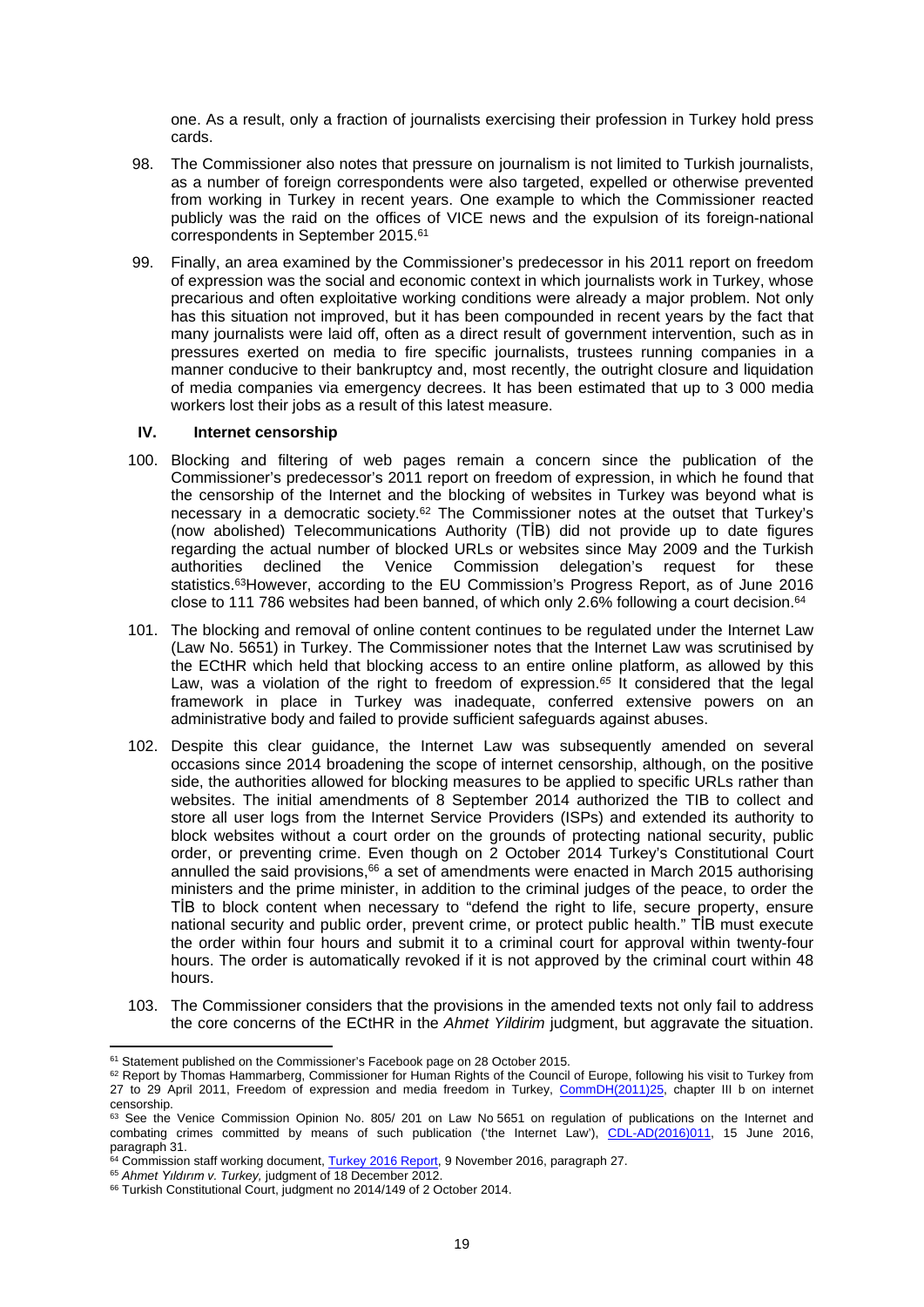This assessment was validated by the ECtHR in 2015 in its judgment of *Cengiz v. Turkey*, *67* where it found that the imposition of a blocking order on the entire Youtube website which had remained blocked from 5 May 2008 to 30 October 2010 had not satisfied the condition of lawfulness.

- 104. The Commissioner draws the attention of the Turkish authorities to the findings of the Venice Commission in its opinion regarding the conformity of the Internet Law and its application in practice with European human rights standards.<sup>68</sup> The Venice Commission identified a number of important shortcomings in the Internet Law, particularly with regard to the broad authority granted to the authorities to block access to content or to remove it. It recommended that "the law be amended in order to introduce a list of less intrusive measures which would allow the judge to make a decent proportionality assessment and apply the least restrictive measures if they are considered as sufficient and adequate to reach the legitimate aim pursued by the restriction." Similarly in a press release of 15 April 2016, the OSCE Representative on Media Freedom stated that Law 5651 remained in urgent need of reform.<sup>69</sup>
- 105. In the aftermath of the coup attempt, through Emergency Decree no. 671 of 17 August 2016 the TİB was closed with all its duties and authority transferred to the Information and Communication Technologies Authority (BTK). The same decree also amended the Law of Digital Communications (Law No. 5809) to authorise the Prime Ministry to take "any necessary measure" on the grounds of "national security, public order, prevention of crime, protection of public health and public morals, or protection of the rights and freedoms" and to notify the BTK for their implementation. Any company that provides digital communications, including cable or cellular network providers, is obliged to enforce the authorities' orders within two hours. Thus, the changes effected since July 2016 are, if anything, likely to compound existing problems.
- 106. As examples illustrating the pervasiveness of Internet censorship in Turkey, over the past two years access to the websites and Twitter accounts of pro-Kurdish media outlets such as Dicle News Agency (DİHA), Özgür Gündem and Azadiya Welat had been banned by the TİB numerous times. Blog-hosting service WordPress was temporarily blocked in July 2015 for hosting five blogs on Kurdish politics. In February 2015 a Turkish criminal court of peace decided to ban access to a total of 49 websites including Charlie Hebdo's official site, as well as specific pages from the country's most popular Internet forums, which were deemed to be anti-Muslim or atheist, holding that they "denigrated religious values".<sup>70</sup> In April and May 2015 the TİB blocked access to five commonly used LGBTI websites.
- 107. Access to various social media platforms has also been banned numerous times for not complying with the sweeping broadcasting bans mentioned above. For example in March 2014, access to Twitter and YouTube was blocked following the leak of politically damaging voice recordings of senior officials. Facebook, Twitter, and YouTube were briefly blocked by decisions of criminal judges of the peace on two occasions in April and July 2015 $71$  until they complied with court orders to remove images and videos related to the killing of prosecutor Mehmet Selim Kiraz and to the deadly bombing of a pro-Kurdish protest in the South-Eastern city of Suruç respectively. In general, criminal judges of the peace appear to have granted blocking requests, and rejected appeals, with very little scrutiny and legal reasoning.
- 108. In addition to blocking, another issue of concern is the large number of requests made by the Turkish authorities for the removal of content from social media platforms and websites. According to the latest transparency report published by Twitter, Turkey has filed more content removal requests than any other country, suggesting a disproportionate reaction to statements that are considered disturbing or shocking. Requests from courts and government agencies reached 2 493 in the first half of 2016, constituting almost half of the total 5 195 requests Twitter received globally in the period covered by the report. Twitter indicated it complied in 23% of cases.<sup>72</sup> Likewise, according to Facebook's Government Requests Report for the period of July to December 2015, the company restricted 2 078 pieces of content on

<sup>67</sup> *Cengiz and Others v. Turkey*, judgment of 1 December 2015.

<sup>68</sup> [CDL-AD\(2016\)011,](http://www.venice.coe.int/webforms/documents/default.aspx?pdffile=CDL-AD(2016)011-e) *op. cit.*

<sup>69</sup> See the [press release](http://www.osce.org/fom/233926) of Dunja Mijatović, OSCE Representative on Freedom of the Media, published on 15 April 2016.

<sup>70</sup> Gölbaşı Criminal Court of Peace, decision No 2015/191 of 27 February 2015.

<sup>71</sup> Istanbul Criminal Court of Peace, decision no. 2015/1644 of 3 April 2015 and Suruç Criminal Court of Peace, decision no. 2015/335 of 21 July 2015.

<sup>&</sup>lt;sup>72</sup> Twitter [Transparency Report - Turkey,](https://transparency.twitter.com/en/countries/tr.html) accessed on 23 January 2017.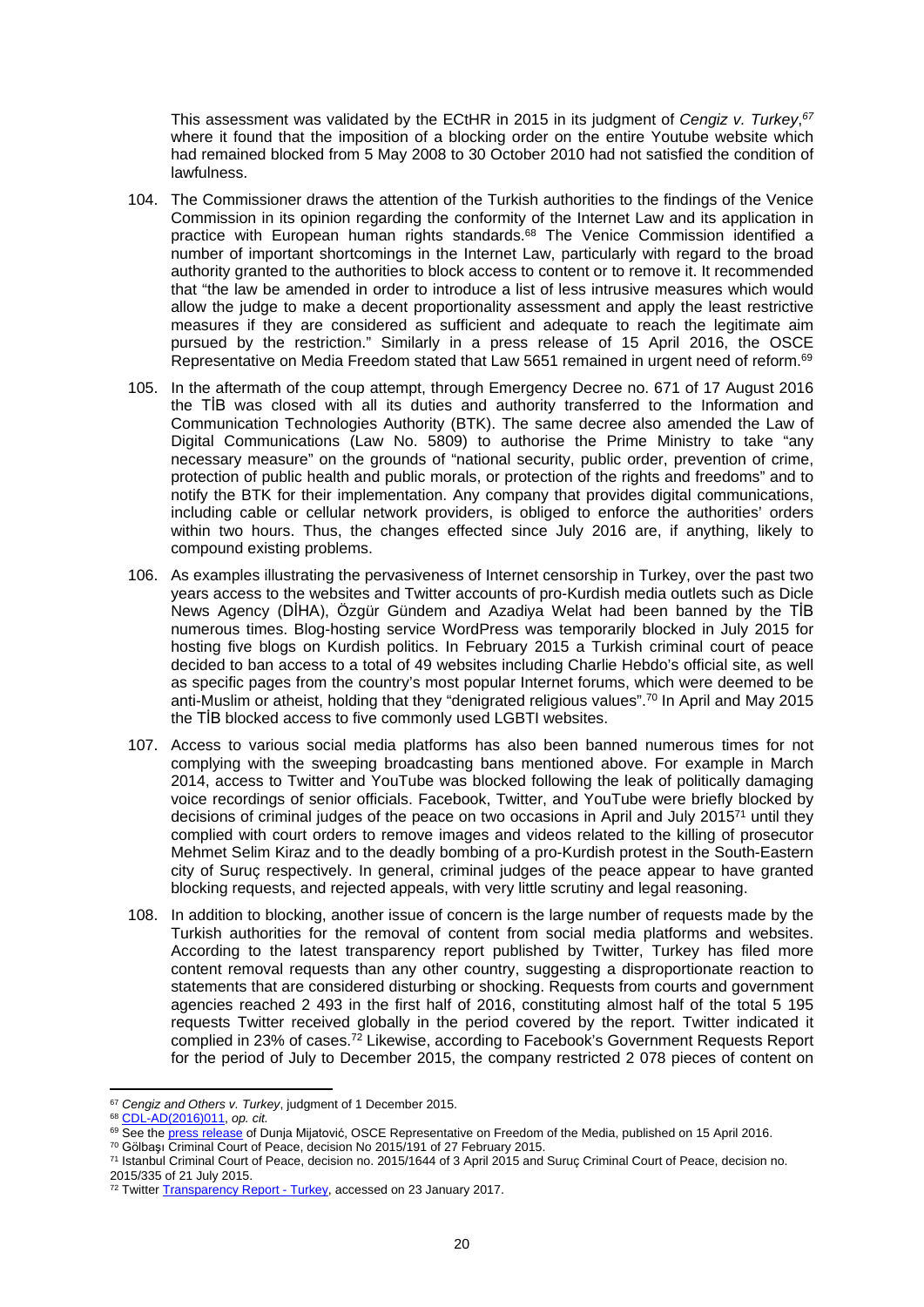orders from both the BTK and Turkish law enforcement, particularly in compliance with Law No. 5651 on the internet.<sup>73</sup>

- 109. The Commissioner welcomes two important judgments delivered by the Turkish Constitutional Court in 2014 regarding freedom of expression on the internet. In a judgment of 2 April 2014 in the framework of an individual application, the Constitutional Court decided that a decision of the TİB on blocking access to Twitter violated the applicants' right to freedom of expression. The Constitutional Court held that the domestic courts' decisions which served as a basis for the blocking order did not justify imposing an access ban on the whole website; thus, TİB's act had no legal basis and constituted a serious violation of the freedom of expression of all Twitter users.<sup>74</sup> The ban on Twitter was lifted accordingly on 3 April 2014. On 29 May 2014, the Constitutional Court decided, also in the framework of an individual application, that the TİB's decision to block access to YouTube in order to prevent the disclosure of state secrets was in breach of the applicants' right to freedom of expression. Similar to its reasoning in the Twitter case, the Constitutional Court held that there was no legal provision in the Law allowing the domestic authorities to impose a blanket access ban to the entire website (YouTube), on account of one of its contents.<sup>75</sup> However, both the first instance courts and the legislature appear to be reluctant to follow the principles set by the Constitutional Court in the aforementioned judgments.
- 110. It is doubtful that the replacement of the TİB by the BTK will have the effect of bringing Turkey's internet censorship practices in line with the Council of Europe standards on freedom of expression. In any event, the Commissioner calls upon the Turkish authorities to limit the arbitrary powers of the relevant administrative authorities in interpreting and applying the law, and to ensure that their actions are subject to review by independent courts.
- 111. The Commissioner considers that the censorship of the Internet and the blocking of websites in Turkey continues to be exceptionally disproportionate.

### *Internet throttling and shutdowns*

- 112. It has also been widely reported that Turkish authorities have been increasingly resorting to bandwidth throttling (slowing down) during times of domestic crises, making certain social media and communication platforms inaccessible in practice. Even though the authorities have not acknowledged having recourse to this practice, there have been widespread complaints of severe slowdowns affecting Facebook, Twitter, YouTube and, in some cases WhatsApp, during or after heightened situations such as the release of a video allegedly showing ISIS burning Turkish soldiers alive, the assassination of the Russian ambassador, the night of the coup attempt, as well as the deadly terrorist attacks which took place in Ankara's central station and Güvenpark, and Istanbul's Taksim and Sultanahmet districts. These reports were confirmed by Twitter to some extent, which stated that it suspected "intentional slowing" of their traffic in Turkey.<sup>76</sup>
- 113. On three occasions on 11 September, 26 October and 4 November 2016, full internet shutdowns affecting the country's southeast regions and millions of internet users were reported. These restrictions, which allegedly lasted for over twelve hours in some cases, coincided with the forced removal of elected HDP mayors from office, the detention of HDP co-mayors Gülten Kışanak and Fırat Anlı and the arrest of multiple HDP MPs.
- 114. The Commissioner notes that there are no provisions in the Internet Law allowing bandwidth throttling or complete internet shutdowns. An amendment to the Regulation on the Authorisation in Electronic Communications Sector<sup>77</sup> on 11 June 2016 allows the authorities to suspend and take over services or networks in case of war or similar circumstances, for public security and defence. This amendment has been described by the relevant UN Special Rapporteur as an "Internet killswitch" allowing for the partial or full suspension of Internet access, without any oversight.<sup>78</sup> However, to the Commissioner's knowledge, neither this

<sup>73</sup> Facebook, [Government Requests Report](https://govtrequests.facebook.com/country/Turkey/2015-H2/) - Turkey (period covered July to December 2015), accessed on 23 January 2017.

<sup>74</sup> Turkish Constitutional Court, *Yaman Akdeniz and others*, application no. 2014/3986, 2 April 2014.

<sup>75</sup> Turkish Constitutional Court, *Youtube LLC Corporation Service Company and others*, application No. 2014/4705, 29 May 2014. <sup>76</sup> [https://twitter.com/policy/status/754072148289789952,](https://twitter.com/policy/status/754072148289789952) accessed on 23 January 2017.

<sup>77</sup> Regulation No. 13078, published in the Official Gazette No 27241 of 28 May 2009.

<sup>&</sup>lt;sup>78</sup> Preliminary [conclusions and observations](http://www.ohchr.org/EN/NewsEvents/Pages/DisplayNews.aspx?LangID=E&NewsID=20891#sthash.oKl4s3Ng.dpuf) by the UN Special Rapporteur on the right to freedom of opinion and expression to his visit to Turkey, 14-18 November 2016.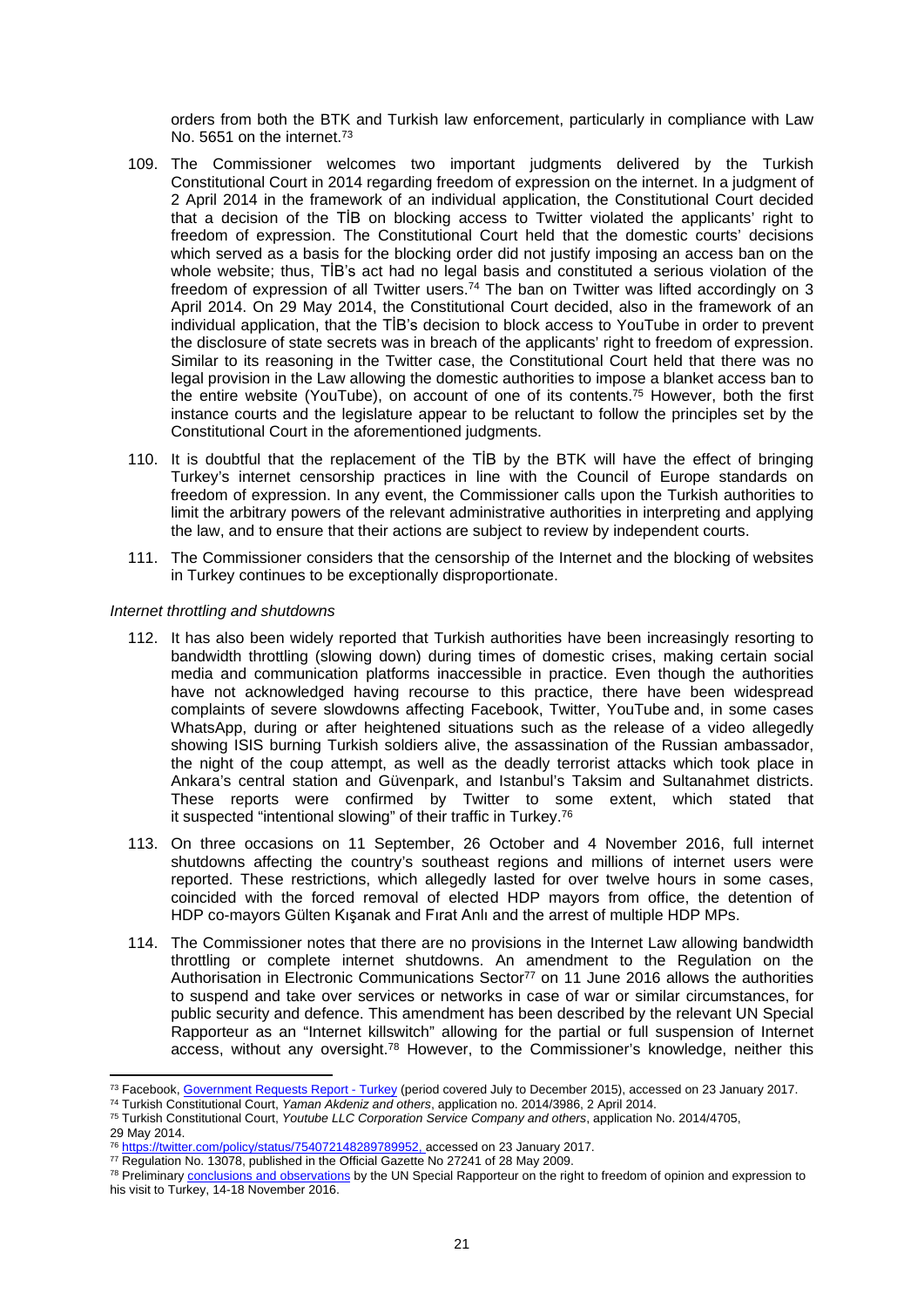regulation nor any other piece of legislation was cited by the authorities when the reported throttling or shutdowns occurred.

115. The Commissioner stresses that the alleged network throttling and shutdowns at such times when access to news updates, communication platforms and emergency services is crucial would constitute a grave infringement of the right to receive information.

### *Prosecutions and Detentions for Online Activities*

- 116. In his 2013 report,**<sup>79</sup>** the Commissioner expressed concerns about arrests carried out during the Gezi protests, reportedly as a result of suspects' social media activities that should have been protected under Article 10 ECHR.
- 117. The Commissioner notes with concern that prosecutions and arrests for social media activities continued to increase in the period following the publication of this report, some of which resulted in convictions. On 24 December 2016, the Ministry of Interior announced that 10 000 people were under investigation for social media activities considered as, *inter alia*, incitement to hatred, terrorist propaganda and insulting senior state officials. The ministry also stated that in the last six months, 3 710 social media users had been investigated, of whom 1 656 had been detained on remand and a total of 1 203 of those investigations resulted in releases on probation.<sup>80</sup>
- 118. Over the past year several journalists, public figures as well as ordinary citizens (including a fourteen year old, who was held overnight at a police station in October 2015 for insulting the president on Facebook) have faced such charges for criticising the security operations in south-eastern Turkey on social media or merely sharing caricatures, satirical poems or "memes" (a piece of digital content which is humorous in nature and is spread rapidly by Internet users) about the government or President of the Republic.
- 119. Another offence which was increasingly used and created a distinct chilling effect was Article 216 regarding insulting the religious values held by a section of society. Fazıl Say, the worldfamous pianist and composer, was convicted to a suspended 10-month prison sentence in April 2013, for sharing on Twitter lines attributed to the 11<sup>th</sup>-century Persian poet Omar Khayyam. Although the sentence was overturned on appeal, this event created a palpable chilling effect, not least because of the attention it received.
- 120. A recent noteworthy incident in this respect is the lynch attempt against the fashion designer Barbaros Şansal following a controversial video he shared on a social media platform in which he criticised several problems in the country using provocative language and swearing. Persons involved in the lynch attempt, despite being questioned by the police, are, to the Commissioner's knowledge, not under investigation, whereas Mr Şansal was arrested on charges of inciting hatred and violence after the incident. At the same time, no action seems to have been taken against numerous persons who published extremely hateful and violent comments against him on social media, including death threats. The Commissioner stresses that while the language used by Mr Şansal can be considered distasteful or provocative, his remarks still benefit from the protection afforded by Article 10 of the Convention.
- 121. Referring to his findings in the 2013 report, the Commissioner reminds the authorities of the chilling effect such practices can have on the exercise of the right to freedom of expression and urges them to discontinue resorting to such measures.

### **Conclusions and recommendations**

- 122. The Commissioner recalls the long-established case-law of the ECtHR which unambiguously states that the freedom of expression constitutes one of the essential foundations of a democratic society and one of the basic conditions for its progress. It is applicable not only to information or ideas that are favourably received or regarded as inoffensive or as a matter of indifference, but also to those that offend, shock or disturb. Such are the demands of that pluralism, tolerance and broadmindedness without which there is no "democratic society".
- 123. The Commissioner considers that the facts, figures and examples mentioned above, while far from being exhaustive, demonstrate clearly the serious deterioration regarding media

<sup>79</sup> [CommDH\(2013\)](https://wcd.coe.int/ViewDoc.jsp?p=&id=2129689&Site=COE&BackColorInternet=DBDCF2&BackColorIntranet=FDC864&BackColorLogged=FDC864&direct=true) , *op. cit.*, paragraphs 127-128.

<sup>80</sup> See the press release of the Turkish Ministry of the Interior on 24 December 2016: [https://www.icisleri.gov.tr/basin](https://www.icisleri.gov.tr/basin-aciklamasi24122016)[aciklamasi24122016](https://www.icisleri.gov.tr/basin-aciklamasi24122016) (accessed on 12 January 2017)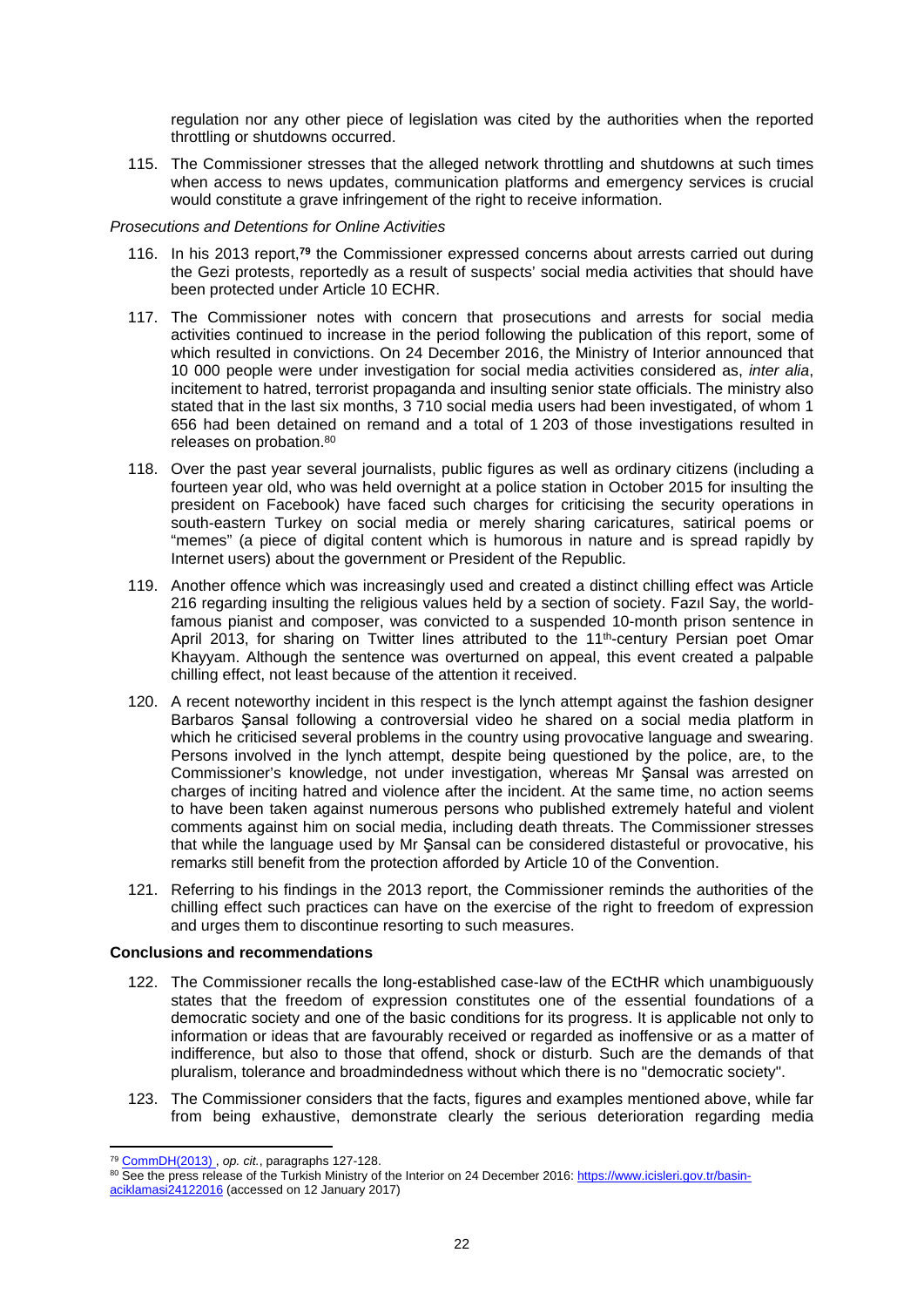freedom and freedom of expression in Turkey since his predecessor's 2011 report on the subject. In the Commissioner's opinion, this deterioration represents an existential threat to Turkish democracy.

- 124. The Commissioner considers that practically all the recommendations in his predecessor's aforementioned report remain valid. This includes the need for a complete overhaul of the Turkish Criminal Code, and in particular of Articles 125 (defamation), 216 (incitement to hatred, degrading a sector of the public or its religious values), 220 §6 (committing an offence on behalf of a criminal organisation without being a member) and 220 §7 (aiding and abetting a criminal organisation without being a member), Articles 285 and 288 (confidentiality of investigations and attempts to influence the judiciary), Article 299 (insulting the President of the Republic), Article 301 (insulting the Turkish nation, the Republic, organs and institutions of the state), 314 (establishment, command or membership of an armed organisation), Article 318 (discouraging persons from doing their military service). The overhaul should take full account of the case-law of the ECtHR and the relevant opinion of the Venice Commission. Similarly, the Anti-Terrorism Law, and in particular its Article 7 §2 (propaganda on behalf of a terrorist organisation), needs to be reviewed completely in order to make it ECHR-compliant.
- 125. Considering the failure of past amendments of these provisions to prevent new human rights violations, the Commissioner considers that many of these provisions need to be simply abrogated. Defamation, in particular of public officials, should no longer be a criminal offence but, where absolutely necessary, could be subject to proportionate civil sanctions only. It is also clear that legislative changes in this field cannot be piecemeal and must address some structural deficiencies. In the Commissioner's view, this must primarily include the introduction of a systematic reference to the defences of truth and of public interest, to the concept of contribution to public debate, protection of journalistic sources and of the obligation for the judiciary to properly balance any other imperative against freedom of expression and media freedom in all relevant cases, in particular by taking full account of the role of journalism in a democratic society.
- 126. A profound suspicion of freedom of expression and, in particular, of non-consensual, dissenting, shocking or disturbing statements, permeates the Turkish Constitution and legislation. Whereas the Turkish Parliament recently adopted amendments to the Turkish Constitution which are expected to be submitted to a referendum, the Commissioner regrets to observe that the serious shortcomings in the Constitution's approach to human rights, including freedom of expression, are not at all being addressed and invites the Turkish authorities to remedy this situation. Other crucial legislative changes which are urgently needed concern the Internet Law and the Radio and Television Law, laws and regulations which have been used to punish and stifle critical media and journalists, for example as regards public announcements and press cards, as well as the legal framework affecting academic freedoms.
- 127. Beyond the important deficiencies of the Turkish legal system, the Commissioner emphasises that a change in attitudes and actions of the Turkish judiciary is a far greater challenge that must be met. Systemic problems in the interpretation and application of legal provisions by judges and prosecutors, highlighted by the Commissioner on numerous occasions, as well as in countless judgments of the ECtHR, have consistently undermined freedom of expression and media freedom in Turkey. The Commissioner's predecessor had underlined, in his relevant report almost six years ago, that in order to eliminate undue restrictions on freedom of expression and media freedom, independence of the judiciary from political or other pressure was key.
- 128. The validity of that statement was unfortunately proved at different stages in the intervening period. The rapid deterioration in freedom of expression and media freedom went hand-inhand with the erosion of the independence of the Turkish judiciary. The latter culminated in the drastic measures taken under the state of emergency, which display a serious disregard of the principles of the independence of the judiciary. In this environment of fear, the remaining judges and prosecutors have clearly reverted to their state-centric approach, thereby offsetting progress which was achieved painstakingly through the sustained efforts of the Turkish authorities themselves and the support of various bodies of the Council of Europe.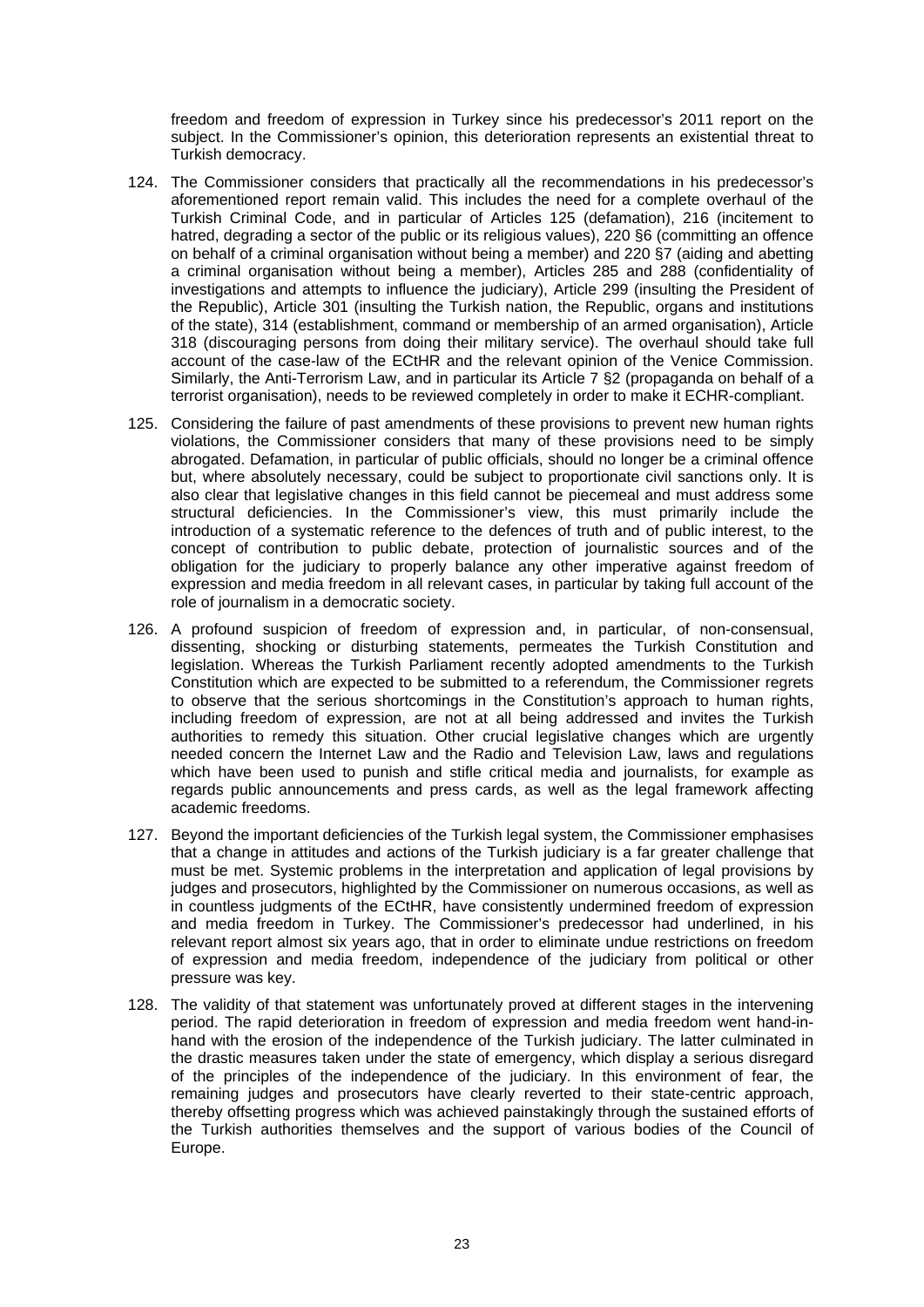- 129. The criminal judges of the peace, in particular, appear to have quickly transformed into an instrument of harassment to stifle opposition and legitimate criticism of the Turkish government, as well as of controlling the information available to the general public, including on the Internet, in co-operation with the prosecutors who have become even more active in targeting critical voices than before. The Commissioner considers that a serious review of these formations is necessary, and urges the Turkish authorities to follow the guidance of Council of Europe bodies, and notably of the Venice Commission whose opinion on this question is pending.
- 130. Prosecutors and courts must stop using criminal procedures, and in particular detention on remand, to punish and discourage the exercise of freedom of expression, including on the Internet, where there is an absence of direct, incontrovertible evidence establishing criminal wrongdoing and membership of a criminal organisation, in particular when the only basis is the content of journalistic writings or perceived affiliation based on spurious evidence. However, in the Commissioner's opinion, failure to address deep-rooted problems of independence of the judiciary, which have reached alarming levels recently, will render all efforts to improve freedom of expression and media freedom moot. In this connection, the Commissioner must express his grave concerns about the effects of constitutional amendments recently adopted by the Turkish Parliament, as they foresee a significant further diminution of the autonomy of the Turkish judiciary vis-à-vis the executive and legislative branches.
- 131. When confronted on problems relating to freedom of expression and media freedom, Turkish authorities have tended to minimise the issues, sometimes referring to the existence of similar provisions in the legislation of other member states, but ignoring crucial differences in their interpretation or the scale of their application. In other instances, they have invoked the independence of the judiciary or pointed to cases where proceedings are followed by acquittals. This attitude appears to reflect a disregard for the profound chilling effect which is currently affecting not only the Turkish media, but the entire Turkish society.
- 132. The Commissioner regrets to observe a significant decrease in the commitment of the Turkish authorities to improve freedom of expression and compliance with the ECHR over the last few years. For example, a government action plan to improve such compliance, in particular with respect to freedom of expression, remained a dead letter, and the Constitutional Court, rather than receiving the support it needed in this critical period, was on the contrary attacked for its most progressive and ECHR-compliant judgments.
- 133. The Commissioner considers that the main obstacle to an improvement of this situation is a lack of political will, first of all to acknowledge, and then to address the problems highlighted in the body of this memorandum. Indeed, many of the measures which led to the worst forms of chilling effect and impoverishment of the Turkish media landscape were deliberate choices, such as the outright closure of more than 150 media companies. Similarly, there are many examples where the remarkable intolerance of public figures to freedom of expression enabled or encouraged smear campaigns, hate speech and physical violence. In the current context, the judiciary can unfortunately not be expected to resist this overwhelming political pressure, and protect freedom of expression in an ECHR-compliant manner.
- 134. The Commissioner is aware that this deterioration in media freedom and freedom of expression, as well as increased Internet censorship, came about in a very difficult context: Turkey has been facing civil war at its borders while generously hosting more than three million refugees in an exemplary fashion, as well as a failed coup attempt and innumerable deadly terrorist attacks perpetrated by many violent terrorist organisations. The threats and dangers it must deal with daily are real and formidable. However, the overly wide application of the concept of terrorist propaganda and support to a terrorist organisation, including to statements and persons that clearly do not incite violence, reflects a mistaken belief that restricting freedom of expression in violation of international human rights norms will help solve these problems. Violence and the threat to use violence is the defining component of the concept of "terrorism", which must not be used as a catch-all label to punish statements that do not contain these elements, even when these statements are non-consensual, shocking or politically embarrassing.
- 135. This, in combination with a clear overuse of defamation, has put Turkey on a very dangerous path, where legitimate dissent and criticism of government policy is vilified and repressed,